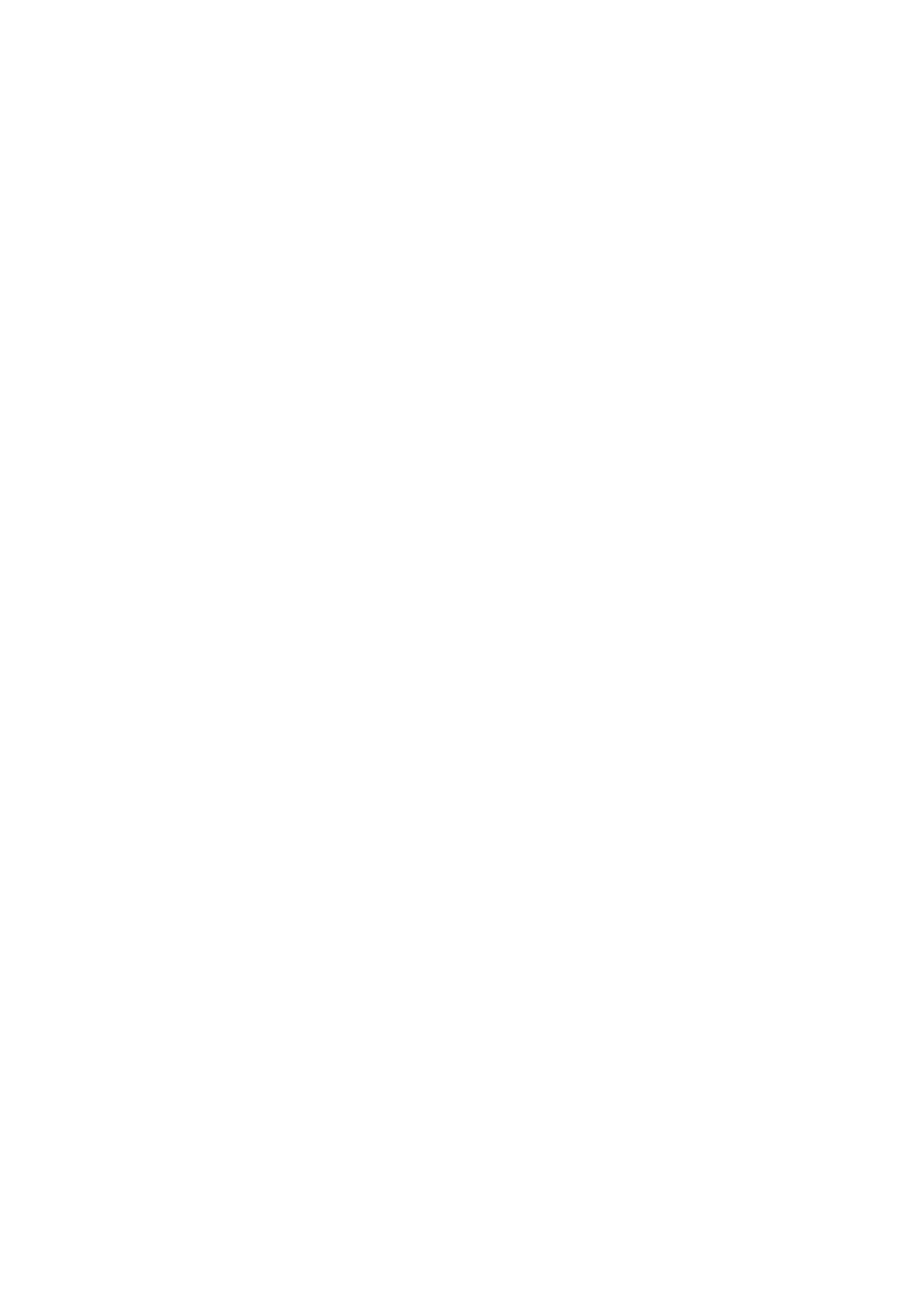#### **WITNESSES**

Ms Jenny Smith, Chief Executive Officer, Council to Homeless Persons,

Mr Shane Austin, State Manager, Homelessness Victoria, the Salvation Army,

Ms Margaret Stewart, Executive Director Mission, St Vincent's Hospital, and

Mr Bevan Warner, Chief Executive Officer, Launch Housing *(all via videoconference)*.

**The CHAIR**: Good morning, everyone. I would like to declare open the Standing Committee on Legal and Social Issues public hearing for the Inquiry into Homelessness in Victoria. Now, as I would normally say, please ensure that your mobile phones have been switched to silent and that background noises are minimised. Of course this means please ensure that your microphones are muted unless you are speaking, obviously.

I would like to begin this hearing by respectfully acknowledging the Aboriginal peoples, the traditional custodians of the various lands we are gathered on today, and pay my respects to their ancestors, elders and families. I particularly welcome any elders and community members who are watching the broadcast of these proceedings today.

I really welcome the members of the public who are watching via the broadcast. This is the very first digital public hearing that the Victorian Parliament has held, so I hope you may bear with us, but I am very pleased that we have been able to do it. I would like to firstly acknowledge the Committee members who are here today and also acknowledge the witnesses who are with us today. Thank you very much for making the time to join us. I will introduce you separately as it is your turn to speak.

Just for formalities, all evidence taken at this hearing is protected by parliamentary privilege as provided by the *Constitution Act* and further subject to the provisions of the Legislative Council's standing orders. Therefore the information you provide during the hearing is protected by law. However, any comment repeated outside the hearing may not be protected. Any deliberately false evidence or misleading of the Committee may be considered a contempt of Parliament.

All evidence is being recorded, and as many of you are well versed in this, you know you will be provided with a proof version of the transcript following this hearing. The transcripts will ultimately be made public and posted on the Committee's website. That will not be the same for this video. You will be all given a copy of the video, but it probably will not be made public after this public hearing. We welcome opening comments, and we do ask that you do keep them to 10 minutes. We do not want to have to mute anyone. It just means that we can have plenty of time for discussions. I remind members and witnesses to mute their microphones when they are not speaking, to minimise that interference. Look, if you are having any technical difficulties at any stage, please disconnect and contact the Committee staff. I know that you have all been given contacts for that.

So let us get started. For the sake of the public who may be watching this, we are going to listen to all of the witnesses first and then we are going to open it up for the Committee discussion. I would like to welcome our first witness for this morning's digital broadcast, Ms Jenny Smith, the CEO of the Council to Homeless Persons.

**Ms SMITH**: Many thanks, Fiona, for that introduction, and many thanks to the Committee for the opportunity to meet with you today. We really appreciate the Committee's interest in this very important intersection between homelessness and the COVID-19 outbreak. I mean, a communicable disease like COVID-19 is a real concern for us all, but it is an insurmountable concern for people without a home. People experiencing homelessness are much more likely than the rest of us to be exposed to other people and to contaminated surfaces, and they are much more likely to find that the enhanced hygiene measures that we have all adopted—we have all gone to some trouble to adopt—are just impossible. Therefore they are unable to avoid contracting the disease in the way that so many of us can responsibly do.

Pre COVID-19, homelessness in Victoria was already a significant health risk, with people without a home with elevated rates of all the chronic diseases. People without homes are particularly susceptible to the worst outcomes of COVID-19, including death. So regardless of what the Chief Health Officer says, people without a home cannot stay at home, and people without private homes have to rely quite heavily on public facilities and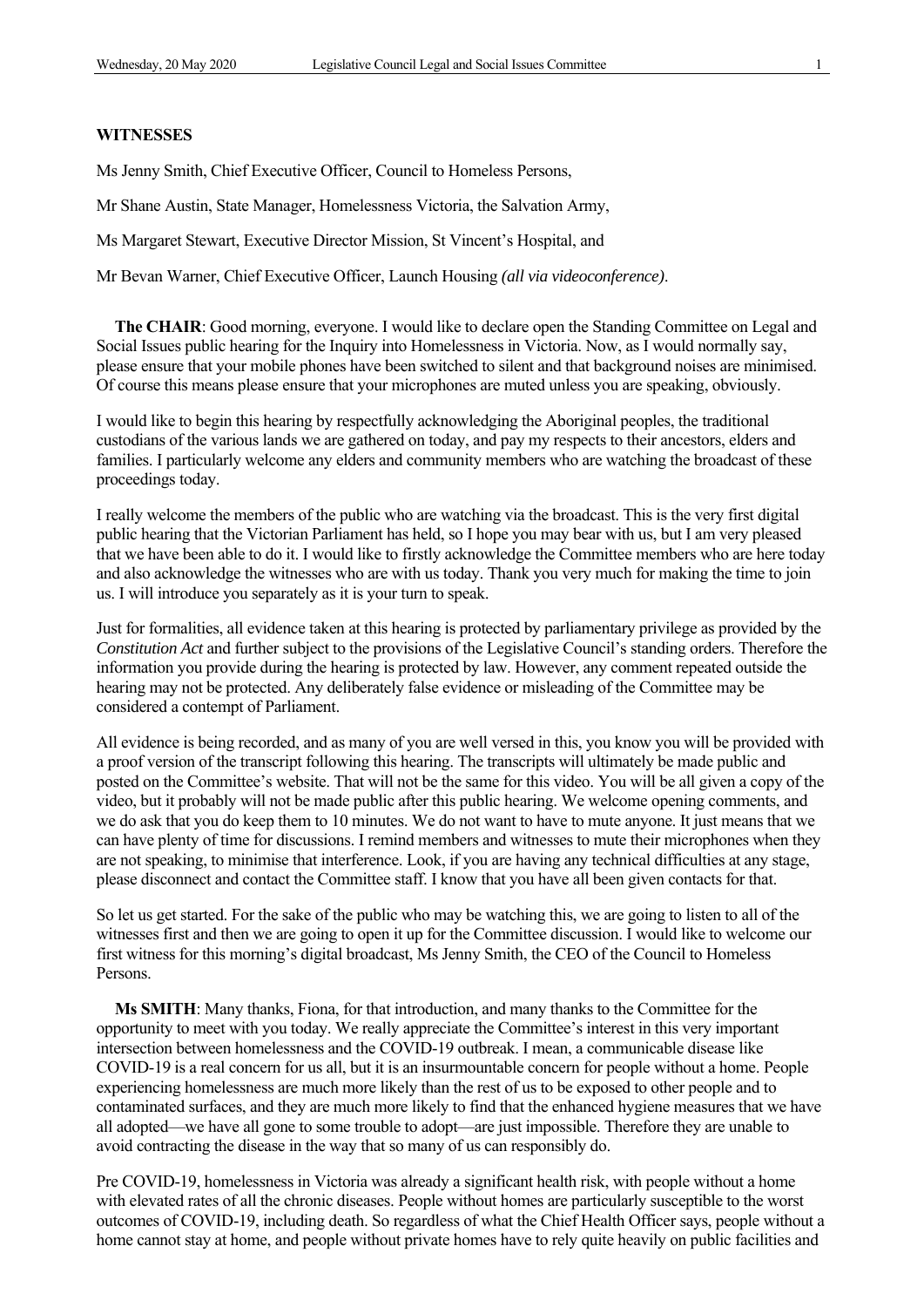spaces. Even though so many of them are closed, shopping centres can provide warmth as we approach winter, and I think the importance of public rest rooms is apparent to us all. But these public facilities present risk. Every moment in public presents for us all the risk of coming into contact with contamination. We all have homes, and from the base of those homes we are all minimising our interactions with these public spaces, but for those of us without homes there are not any private spaces in which to be safe from COVID-19. People without homes are also less able to take the advice of the Chief Health Officer in relation to other protective measures, such as enhanced hygiene. Think of yourself out there in the world with only intermittent access to hot, soapy water—impossible to regularly wash used surfaces, and so you do not have the opportunity to wash the disease away and therefore are at much greater risk of being exposed to contaminated surfaces and people.

So the Council to Homeless Persons has very much welcomed the actions of the Victorian Government to protect people without a home as well as the broader community in the context of COVID-19. The immediate increase in the availability of brokerage funds to our services, our homelessness services, of around \$6 million has helped many thousands. It has placed around 4500 Victorians who did not have a home into hotel and motel rooms, where they are far safer. This has been an incredibly important protective measure, and it has been successful. As far as we know, to date there has not been a COVID-19 cluster within the homeless population—and it could have been just so different. The United States city of Boston is finding that 30 per cent of people without a home are testing positive for coronavirus.

So it has been an incredible response from the Government and it has been an incredible response from our sector—getting so many people without a home into hotels and motels. Now we have the challenge of supporting these vulnerable people who are in these hotels, and with the support of Government we are working locally to reprioritise our services—but, gee, we need help. Our services were already turning away 105 people a day prior to the advent of COVID-19, and we are still flat out at the front door of our access points while simultaneously managing this herculean job of placing people in hotels. We need the flexible funding and resources that we currently have to continue until we have viable, affordable housing pathways in which to exit people. We also need more staff right now to support people in these hotels. We need the support to keep that front door open. We have also got to start to attend to the people at the back door who need our support.

We have seen also the vital work undertaken to ensure that Victoria is ready should a cluster emerge, and the \$8.8 million allocated by Government for pop-up accommodation for people who are homeless or marginally housed who need to be isolated due to COVID-19 testing or diagnosis has been very welcome. My colleagues here with me this morning are delivering these services. But I would like to emphasise that while as yet there has not been a cluster amongst the homeless these facilities are there to ensure that if that does happen people can be isolated and the spread of the virus contained.

Our services are seeing people who we otherwise would not have seen pre COVID-19—people at risk of homelessness who have lost their incomes in this crisis. But do not underestimate how much greater the demand would be that we would be seeing without the doubling of JobSeeker, without the advent of JobKeeper and without the introduction of the range of protections and supports that we have seen in relation to tenancies. And do not underestimate how great this demand will be if JobSeeker is returned to its pre COVID-19 level, JobKeeper is turned off and the tenancy supports and protections that we have seen put into place are ended. But we can now plan for economic recovery, and it would seem very likely that Victoria will need economic stimulus to support that recovery.

We all know that for many years now Victoria has spent the least per head of population on social housing in Australia, and the result of that is a level of social housing stock that is far below what we need to house Victorians priced out of the private rental market. This dearth of social housing combined with the pre COVID-19 level of the JobSeeker payment and combined with reduced protection for renters means homelessness. That is the recipe for homelessness. So I think we are at a crossroads in our community. When this health crisis is over, or starts to taper off, are we going to turf these people back into our winter streets? We have a choice. Housing construction is a well-understood economic stimulus. We have seen the Government's announcement this week in relation to repairs and maintenance funding. That is a fabulous start, but as we begin to look at Victoria's economic recovery I urge every Victorian parliamentarian to act. Now is the time to renovate, now is the time to repurpose, now is the time to build the social housing stock that more than ever we so desperately need. Thank you.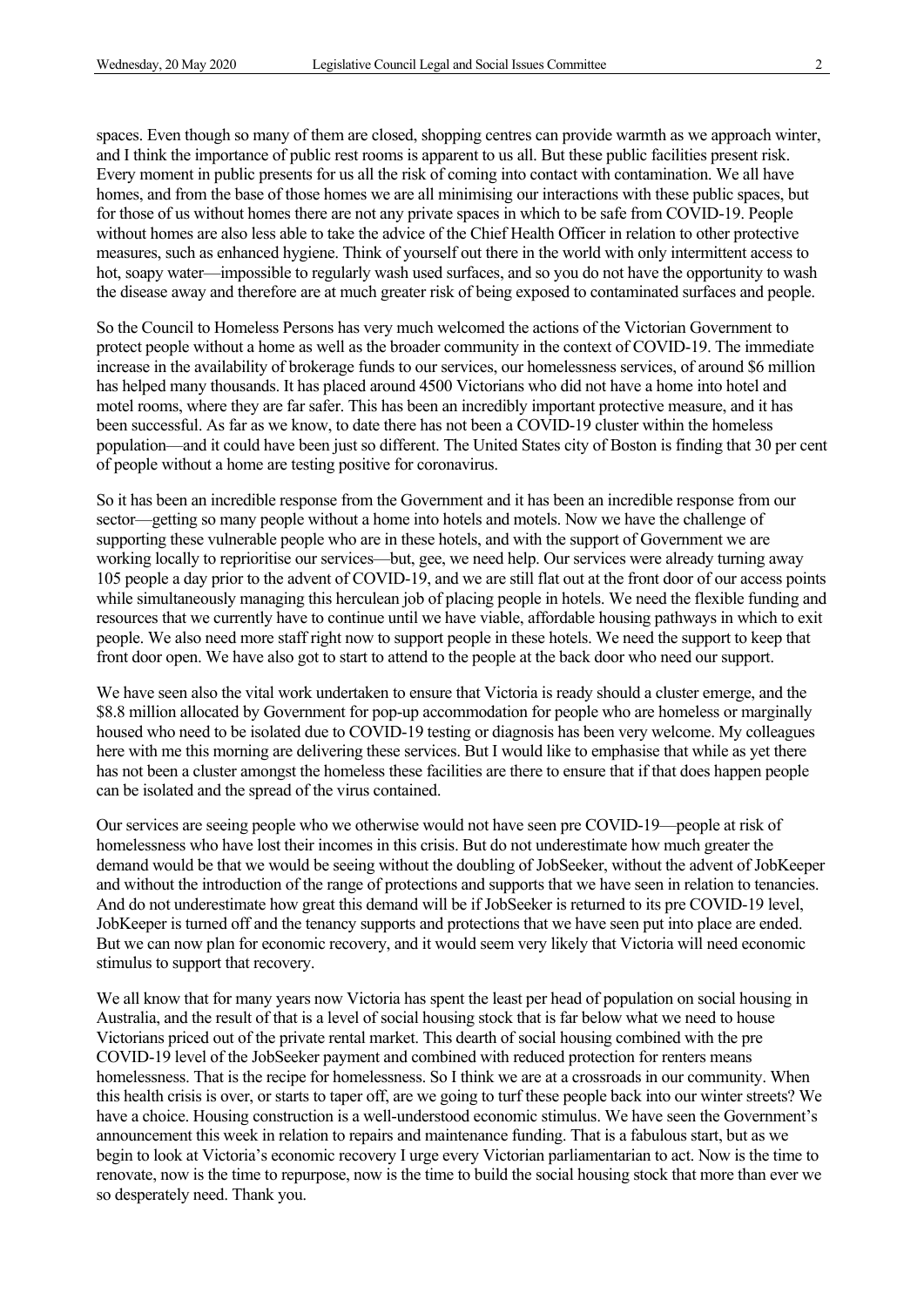**The CHAIR**: Thanks very much, Jenny. That was great timing as well. I would now like to welcome Shane Austin from the Salvation Army. If you would like to make some opening remarks, Shane.

**Mr AUSTIN**: Thank you, Committee, for the opportunity to come and speak with you again and share with you. I would first like to note that the pandemic has added additional complexity, uncertainty and stress to individuals and families who are experiencing homelessness or are at risk. There is also, as Jenny has pointed out, an emerging group who are now confronting the risk of homelessness, possibly for the first time. The anxiety, fear and frustration that we feel in the broader community is also reflected in our clients, and the Salvation Army is very conscious of the environment and engaging our resources to respond. Our concern for the clients is also matched by our concern for the health and wellbeing of our staff; it is important. Our teams in the homeless services and social services more broadly have been on the front line of addressing the client and in having to implement changes to service delivery, assessment and case management, and this has had to be done at a breakneck speed.

In terms of what I would like to share: in public I want to acknowledge that our staff, and in particular many of our staff who have families overseas—with the global nature of the pandemic they have had to face personal and profound impact in their own lives, and despite this they have continued to undertake their work professionally and lead others in doing so to end homelessness. I think that is what is unique about this pandemic; that it is impacting us as well as it is impacting our clients. So it is through this lens that I would like to highlight a number of challenges that we have encountered and positive outcomes that we have observed and then give a quick snapshot around some data if that is useful to the Committee as well.

First I would like to start with the positives. The COVID-19 and the special homeless services response to housing rough sleepers has presented the sector with quite an interesting opportunity to get something more than a single street count. The organisations represented here and our other peers in the sector have had an opportunity over six to eight weeks to really get detailed information regarding who we are housing and what the needs are in terms of short-, medium- and long-term accommodation, and I think that has been a positive in that.

That leads on to my second positive, which I would like the Committee to be aware of, and that is regarding service coordination. That has been quite positive. You could say it has been forced upon us in the short term, to very rapidly work closer together than we have ever done before, and I think that will be reflected in comments from others as well as it has been from Jenny. The coordination has created an expectation amongst the providers for us to be more agile and flexible. Also importantly I think that coordination piece ensures that there is greater accountability and the demonstration of our services working together and being people-centred and responsive. I think that also has been in part with collaboration with the department and Government as well. So the response from DHHS and the leadership in terms of assisting us in the coordination through doing public forums, webinars and looking at guidelines that we have been able to adapt cannot be underestimated. I think what is important is that within the department and within senior leadership there are people who have been practitioners in the field, so they bring that expertise along together with a public policy approach. So I would just like to highlight that as a positive.

In terms of challenges, I think what was interesting in the early phase was that because of the rapid change and us being unaware of what we were heading into, looking at international movement and the spread of the virus, we had to work out how we were delivering services. So a number of our entry points in the first instance restricted their face-to-face consultation with clients until we could work out what would be the appropriate new norm. In the midst of doing that and working out that we were doing a lot more on-phone and online consultations and assessments with our clients we did discover that there are a number of groups which find that very difficult. People from CALD communities, people with complex needs, have a lot more difficulty in terms of that form of engagement and the face to face is what is needed. So what we found obviously were some challenges in our ability to do assessment and case management in that regard. I think we are in a different phase now in terms of being able to modulate face to face, and we have continued to do that throughout the pandemic. But I think it is important to identify that the methods with which we work and our ways of working have been impacted and have been a challenge.

What is interesting too for us is that people experiencing homelessness with complex presentations during this time—it has been quite challenging when a number of those clients have had COVID-like symptoms. So in terms of how to engage with health, not in terms of the health providers themselves being willing to provide the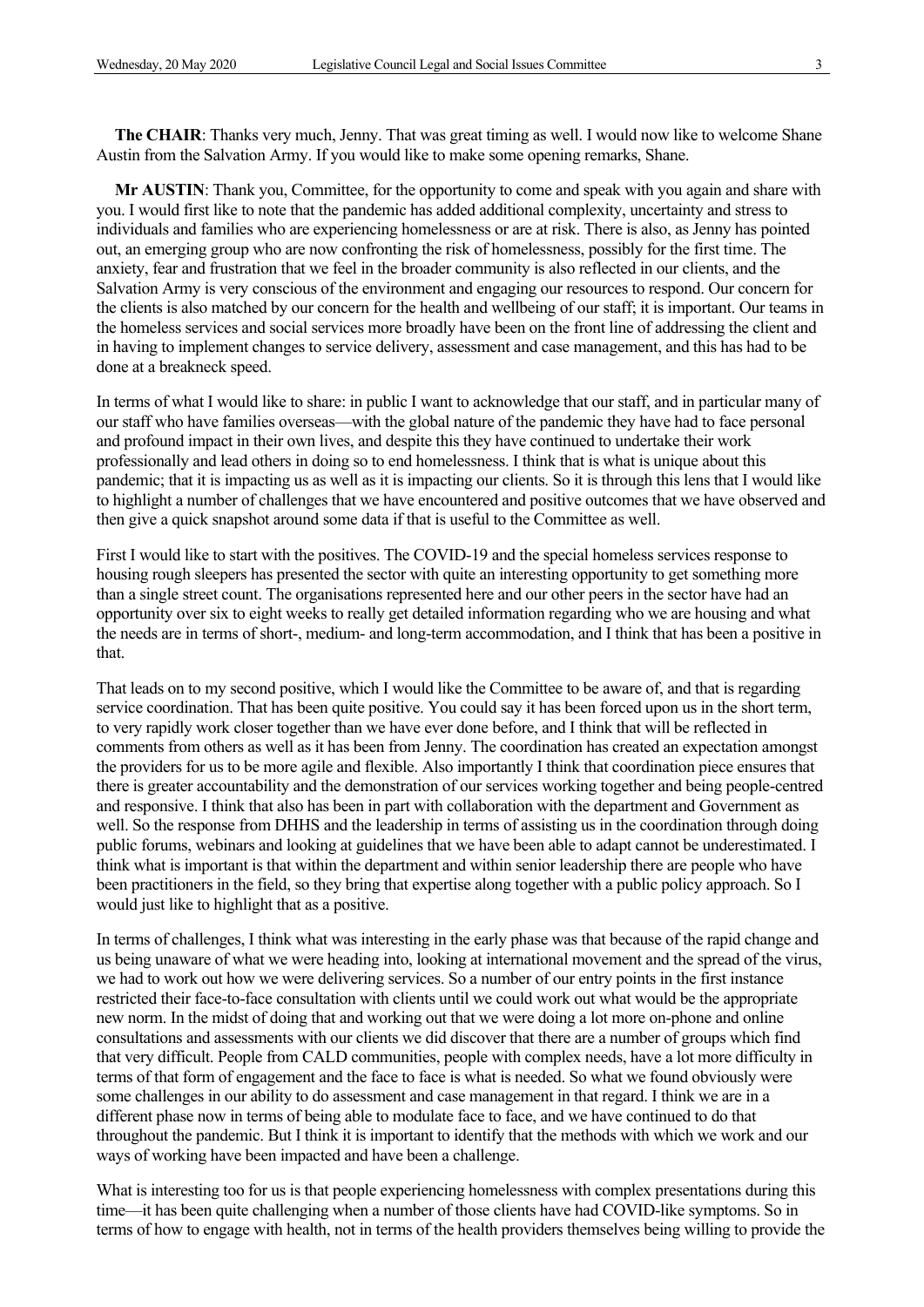health, but the individual client's experiences, their willingness or their ability to engage with the health service through testing and isolation, I think also has been a challenge. I think Jenny has pointed out quite clearly that we have been fortunate to date that we have not seen an outbreak within that population, and I think we have been very fortunate that that has not taken place. But there has been a difficulty working with clients with complex needs.

Another challenge for us, really I think, as a sector and as an organisation—and these challenges have been statewide not just concentrated in the city—has been, despite the support and significant increase in brokerage funding, we have had difficulty in being able to move some of that funding around, and I think that particularly the rapid response has been a challenge for us. So, happy to speak about that.

Then obviously the final issue is around the lack of long-term accommodation and options for rough sleepers, and that will be discussed, I am sure, at some length. So we have placed a lot of people in accommodationemergency accommodation, short-term accommodation—but what happens next I think will be part of the conversation.

Just briefly, Chair, just in regard to the data to share with you. Since the beginning of March we have been tracking obviously the changes in presentations and what we have been able to produce. What has been very interesting for us is that we have seen a 90 per cent increase in assisting clients with emergency accommodation over that period. So what has happened—this is our data; I am sure the department has other data. But our data is that we have continued to see the same number of people that we would normally see, and an additional nearly 50 per cent—another 90 per cent more people presenting for emergency accommodation. In terms of our private rental brokerage, we have had a 15 per cent increase with the Salvation Army across the state. What has been very interesting, and I have mentioned this in a number of forums, is that we have had very good outcomes in private rental during this period, and even with young people. So our youth stream that is homelessness-funded has some very good outcomes getting young people, who are adults, obviously, into private rental. And finally, we have done a lot of work in the city, like the other agencies. In terms of working in town, we engaged 161 rough sleepers that were fairly central and accommodated those; 77 of those 161 have full case management and have [inaudible] as well, so in terms of a full suite of case management ongoing.

My final word is around vigilance. We will talk more about what happens next, but I think it is really important for us to realise that we are not at the end of something yet and that we need to remain vigilant, and we are doing that within our services. So thank you very much, Chair and Committee.

**The CHAIR**: Thank you so much, Shane. That was a really great overall picture. Now I would like to welcome Margaret Stewart from St Vincent's Hospital, the Executive Director, Mission.

**Ms STEWART**: Thank you, Chair. Good morning, members of the Committee and colleagues. I too would like to acknowledge the traditional owners of the land on which we meet today and pay my respects, and also acknowledge people of the Aboriginal and Torres Strait Islander community in the care of our health service today.

Who would have thought that when this Inquiry was called some months ago we would face a global pandemic of a magnitude unseen in our lifetime, and this hot on the heels of a bushfire season of mega proportions over summer? Thank you so much for inviting St Vincent's public hospital to be part of today's dialogue and part of the solution-focused direction of the committee of inquiry into homelessness across our state. At St Vincent's we have been serving the community of Melbourne for almost 127 years. Many call us the people's hospital for that very reason. Today we operate 18 key sites across the City of Melbourne, numerous regional services and a number of statewide services.

Since day one in 1893 we have attended to the health and wellbeing needs of the sickest, most vulnerable and marginalised in the community. It is in St Vincent's DNA. It is what the Sisters of Charity, who established us, were founded to do 76 years earlier in Dublin in 1817. The Sisters' first work was in the Irish prisons. St Vincent's still serves the correctional health system today. It remains a service uninterrupted from that foundation to this day. Persons released from prison are some of the most marginalised and at risk of homelessness here in Victoria. I dedicate my opening remarks to them and to those whose homelessness is contextualised by their addiction to alcohol or other drugs, their mental ill health, their culture or gender marginalisation or their socio-economic vulnerability—so many intersecting complexities.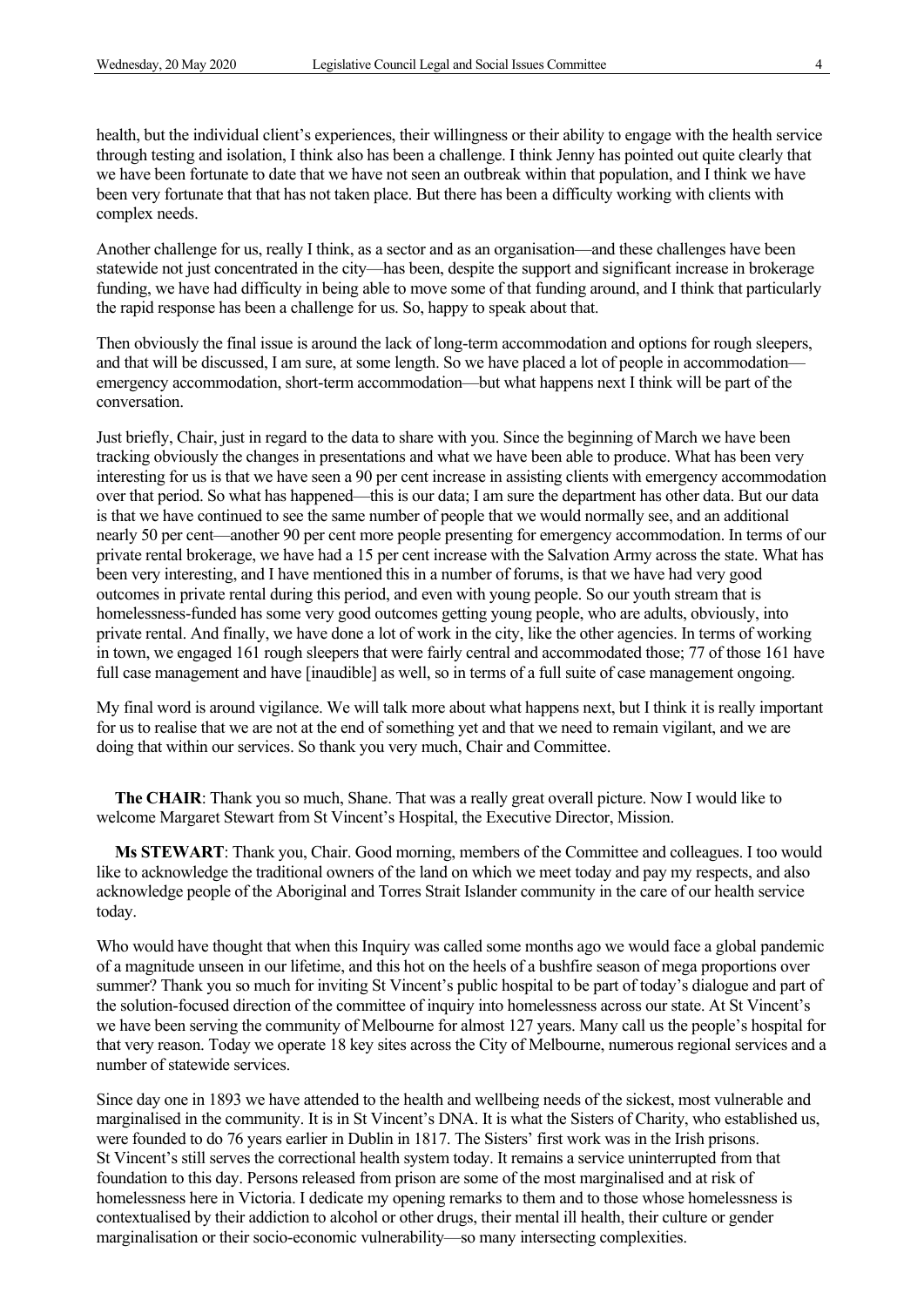All general services across St Vincent's public hospital are available to homeless people. Often the only front door known to a homeless person is our emergency department—not ideal for them and very expensive for the healthcare system. St Vincent's also offers several specialist services for people experiencing or at risk of homelessness. I will name four today. ALERT, the assessment, liaison and early referral team, is a multidisciplinary team of clinical and allied health staff who coordinate the care of vulnerable patients from presentation in our ED through to their discharge; ALERT has been going for 21 years. CHOPS, the Clarendon Homeless Outreach Psychiatric Service, has been going for 26 years. A specialist homeless outreach service, CHOPS, works with people with mental illness who are homeless or in tenuous housing. The Sister Francesca Healy Cottage was established in 1995 as Australia's first medical respite centre for homeless patients. And 44 years ago Prague House was opened as a specialised supportive residential aged-care facility housing people living with a mental health diagnosis or an acquired brain injury. Many of Prague's residents have a history of homelessness and others would be at risk of homelessness without the dignity that living at Prague House affords them.

So in short, like everyone in this virtual room, we at St Vincent's recognise the causes of homelessness are complex and diverse. Our experience has taught us that adequately addressing the needs of rough sleepers, couch surfers, those sleeping in cars, those escaping family violence, those with no home and no supports or those in tenuous housing will not end homelessness on its own. Equally, we know that simply building more housing stock will not end homelessness.

Jigsaw puzzles have been a popular distraction and talking point during COVID-19. Completing a jigsaw puzzle serves well as a measure for St Vincent's vision to address and overcome the intersecting complexities of homelessness in a way that makes it economically beneficial to the healthcare system, to the housing sector, to the state of Victoria as a whole. But the jigsaw remains incomplete if the pieces that address systems, sectors and states do not have at their heart a commitment to the restoration of the health, wellbeing, dignity and self-determination of a person who seeks to be more than a stereotype of the desperate situation in which they find themselves.

Homeless people are disproportionately higher users of acute health services compared to the non-homeless people—more frequent ED visits, more inpatient hospital admissions, longer hospital stays and regular re-presentations. Certainly for Melbourne's homeless population a stay at St Vincent's provides an opportunity to address health and housing issues—not ideal, and very expensive in an acute inpatient setting. A 2016 survey of rough sleepers in Melbourne's CBD found that nearly three-quarters of them identified a hospital as their primary healthcare provider. Many homeless people do not access health services at all, or if they do, it is only when their health issue has reached a crisis point, and the longer access to health care for a homeless person is delayed the greater their need for acute care, longer hospital admission and, by extension, greater treatment costs—not ideal for the economy now or post-COVID-19.

In respect of health care for homeless persons, few mainstream health services in Australia are configured to meet the needs of the homeless. The complexities that contribute to their ill health are often not picked up through siloed screening and admission processes within and between Melbourne's acute public hospitals. Last year's visit of Dr Jim O'Connell, street GP, founder and president of Boston Health Care for the Homeless Program, showed us what is possible: very different healthcare systems, but patient centredness and collaborative multidisciplinary partnerships established over 35 years have broken down traditional access and service delivery silos.

It is estimated over 500 people each year in Victoria are discharged from acute mental health care into rooming houses, motels and other tertiary homeless situations. The issue of hospitals discharging people into homelessness or into unsafe housing continues despite all of our best efforts. All of these present a massive challenge for the traditional health system response. The beauty, for want of a better term, of COVID-19 from a systems point of view is that the urgency for us to be responsive so as to stop the spread, reduce infection rates and save lives—all of this—has empowered our partnerships in a housing-led healthcare response.

Sustainable housing is the key to human flourishing. It is the springboard to health and wellbeing. For us at St Vincent's housing security is a key component of the health and wellbeing, self-determination and community connection of our patients. As Jenny, Bevan and Shane can attest, any improvements in their clients' experience in hospital quickly unravel when they are discharged into homelessness or substandard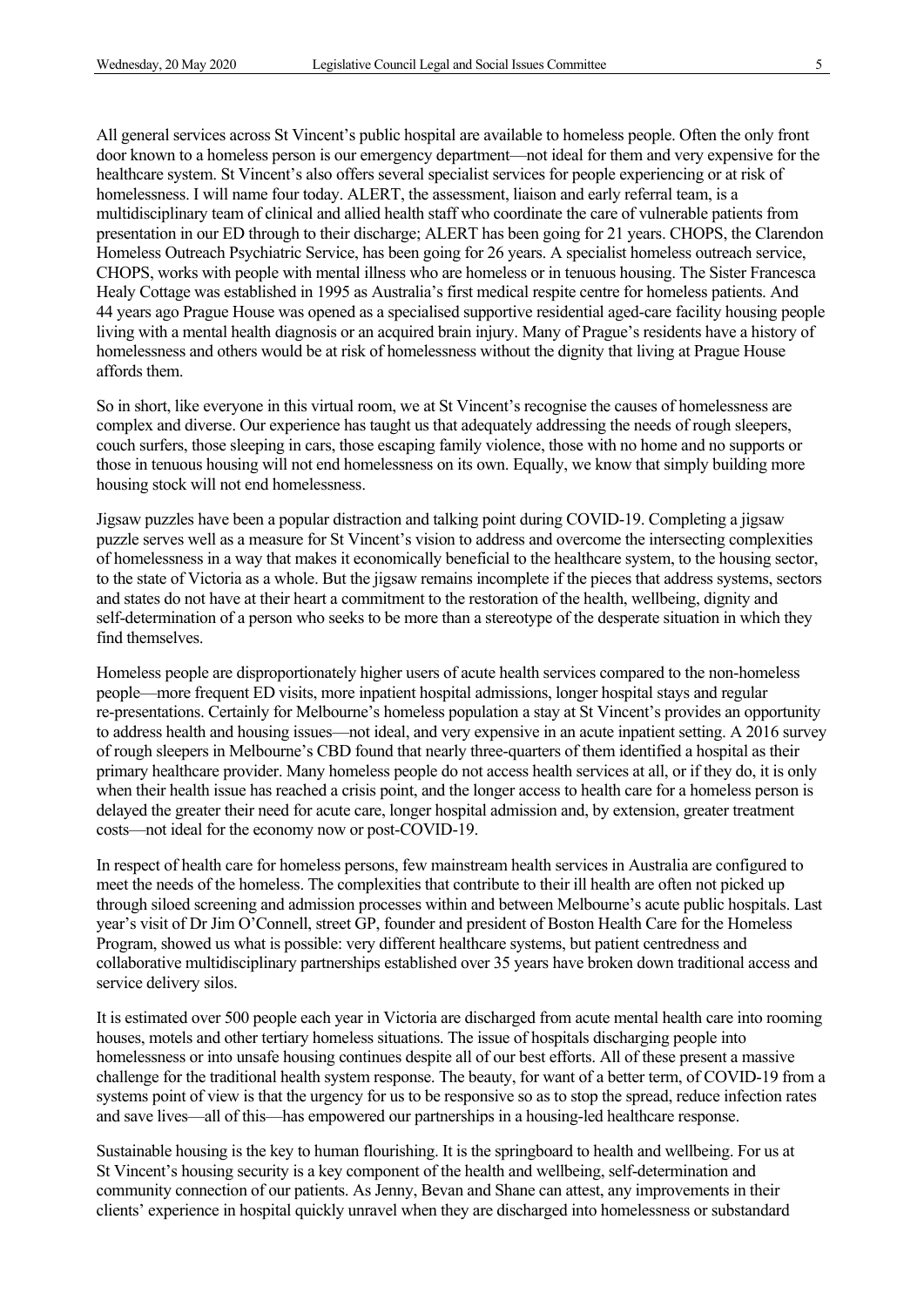accommodation. Frequently they find themselves re-presenting—back in hospital again. It is an appalling cycle. We must do better; we can do better.

For St Vincent's to deliver our mission effectively, we—all of us—need to think and do differently: new models of care, new partnerships, new approaches to care navigation, new funding models. Our response to COVID-19 for homeless persons has revealed that we can deliver personalised care and support collaboratively and efficiently. We can create creative and agile approaches to funding that promote strong, purposeful partnerships, and a multidisciplinary workforce committed to supportive and navigated care where the patient or client's voice is heard is the pathway to change.

I cannot deny that in Melbourne and throughout Victoria there is a clear and desperate need for more dedicated housing. That comes at a hefty cost. It is our view and vision here at St Vincent's that that hefty cost becomes an investment in people and the wellbeing of the entire community when people receive health care, wellbeing and support services close to their home and where they feel safe; when our patients or clients, our partners in decision-making around their own care pathways, are active participants in the services that will eventually lead to their recovery, rehabilitation and capacity for self-determination; and when we break the cycle of hospital or psychiatric readmission and through accompaniment and support return stability and wellbeing to people's lives.

Our long-term vision for providing care for homeless persons beyond the hospital walls centres on holistic support over a sustained period. Our preferred model for health care of homeless persons was outlined in our submission offered pre-COVID-19: a specialist homeless persons outpatient clinic operating in the community around our hospital and staffed by experienced clinicians to ensure those with complex needs have access to the clinical allied health and ancillary support they need; expanded medical respite and recovery facilities with a focus on homeless people with the most complex needs with a length of stay of up to eight weeks, where they can recuperate, receive support across a range of health, housing and reconnection services; and the ready supply of supported longer term accommodation, where the client becomes a resident and an active contributor to and participant in their care, where they shed failure and embrace a holistic suite of enablers, restorative and supportive, that enable them to function and then to flourish.

Colleagues, COVID-19 has given us a once-in-a-lifetime opportunity to re-evaluate our past, to respond to homelessness and health care in an interconnected way and to strike out in a new direction. We are already planning what is next. Health care at St Vincent's will never be the same; it cannot be. We have got too much to lose by retreating into our silos and so much to gain by evolving and building on the strengths and successes of our collaborations. The state's COVID-19 response has put into play services and support that, if removed from homeless persons on some random calendar date, will be detrimental and potentially life threatening for this priority population. That is unworthy of our community and costly to the state, so we have to start talking about how our services evolve, stop thinking about health and housing differently. They are completely intertwined; one influencing the other. They reside in the one government department. It should not be hard. Let us start talking about three-way partnerships between individuals, not stereotypes, and their housing and healthcare partners. Jenny, Shane, Bevan and I are privileged to participate in an exceptional level of cooperation and engagement between housing and health during COVID-19. We cannot afford not to make this investment.

**The CHAIR**: Thank you very much, Marg. That was an excellent response. I would now like to welcome Bevan Warner, who is the CEO of Launch Housing. Thank you, Bevan.

**Mr WARNER**: Thank you. I would just like to begin by acknowledging that I am sitting on Wurundjeri land, land that was never ceded or freely given, and pay my respects to all First Nations peoples. I also want to acknowledge the speed of the Government's initial response in dealing with the pandemic. The virus has shown us that our own health is intimately connected to the health of the person next to us and that everyone needs shelter. That has been reflected in the stay-at-home and social distancing measures designed to protect us all. They have also provided us with a wonderful opportunity to work with people experiencing homelessness now in a very concentrated and concerted way.

So the question is: what is next? It is a truism that you cannot end homelessness without more homes. It is also clear from the research that I am happy to supply that it is cheaper to end homelessness than it is to bear the cost of simply treating it. There is other very credible research that confirms a degree of cynicism in the community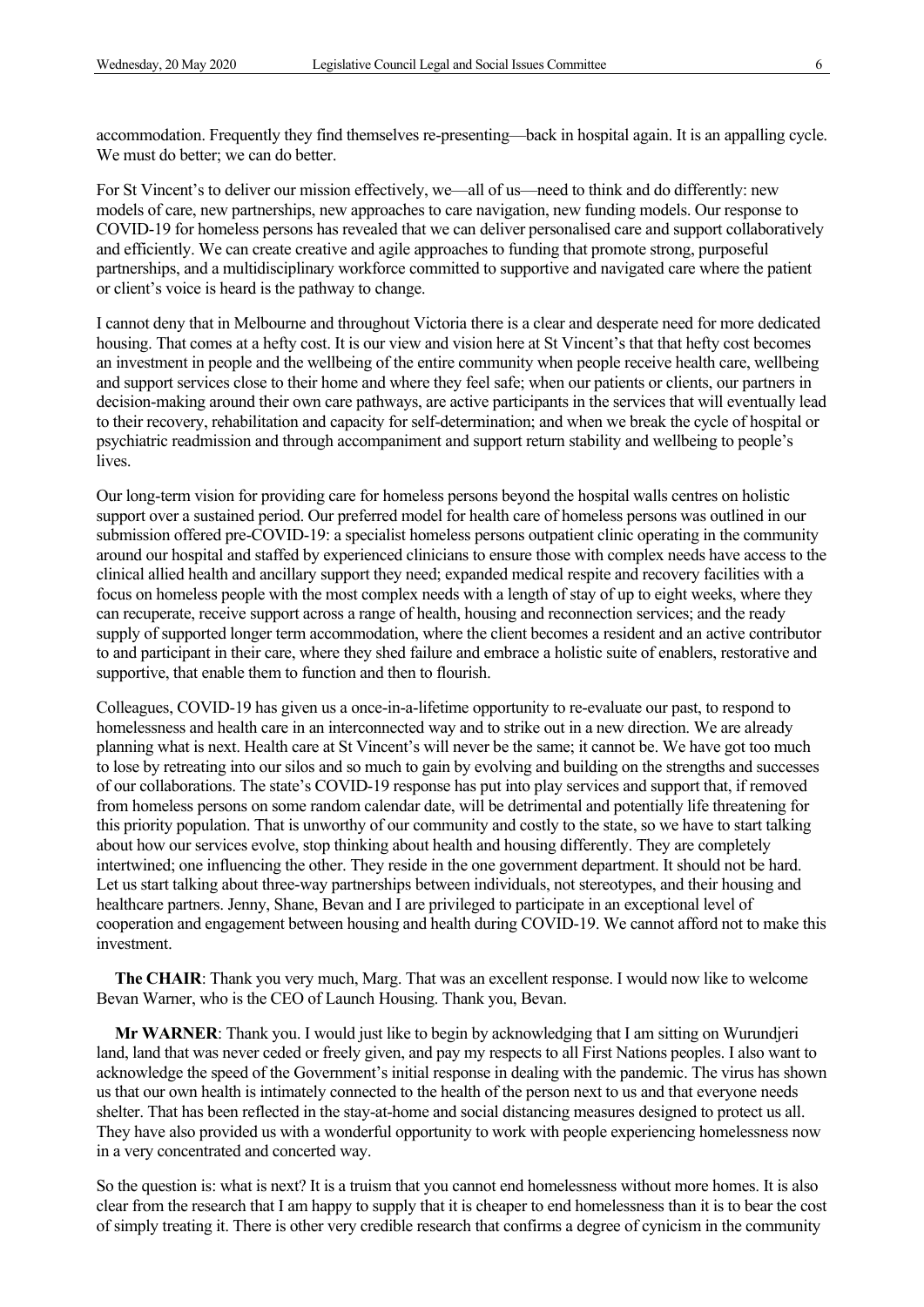that I think is represented in the political class about whether in fact homelessness can be ended. Well, it can be. It requires more homes and more support. That same research also tells us that the community is increasingly concerned about a rising rate of homelessness and believe it is the responsibility of government to solve it.

So what I want to do is to share with the Committee what is practically happening on the ground. I will not cover the same ground that my colleagues have covered. Launch Housing continued with a seven-days-a-week mobile outreach service through the height of the pandemic and had a lot of contacts with people who were rough sleeping and through our three entry points, and as a consequence we had last night 965 people in emergency accommodation that we are endeavouring to care for. The characteristics of those people I think I want to share with the Committee. We are completing assessments about vulnerability, housing and support needs. We run two types of assessment tools: one vulnerability index, which has a health lens and a range of other tools that look specifically at housing and support needs.

So in summary, our vulnerability index tool tells us that there are 318 clients of those 965—so about 30-odd per cent—that will need some form of permanent supportive housing. We should recognise that that is a Launch Housing-only figure. Jenny Smith mentioned that there are 4500 people throughout Victoria in emergency accommodation, and the Government's announcement yesterday or the day before about a \$500 million package, much needed and welcome, will deliver 168 new homes and support with a very vigorous repair and maintenance program and refurbishments to 23 000 others.

It is unclear, of those 23 000 that will be renovated, how many are currently unoccupied because of the state of disrepair, and therefore it is difficult to get an accurate figure on what the total increase in new dwellings will be as a consequence of the Government's \$500 million package. But if we step through our numbers—318 clients will need permanent supportive housing, 521 will need social housing with flexible outreach support—we are coming up with 898 units of some form of social housing. We have seen only 67 of the people that we are supporting as possibly transitioning to private rental and not requiring some level of ongoing support; 482 requiring quite intensive multidisciplinary support, so from other service sectors; 869 requiring at least one form of support; 443 highly vulnerable to immediate harm; and 386 likely to decline in their ability to cope without immediate intervention.

So we have essentially got a system here where we have collected a dispersed population, often hidden, into a concentrated population where we are coming into direct contact with their personal vulnerabilities and needs. We know who they are, we know where they are and we need to work with them to help them to get their lives back on track. Helping them to get their lives back on track inevitably requires some form of multidisciplinary in-reach support to the locations where they are currently living to engage them in services that they have previously given up on or may never have accessed before. It is particularly difficult to engage people in tackling life's challenges if you do not know what you are working towards, and we think the offer of a home is a very important solidifying piece of that work that we would do with people to pull them straight from the streets, cars, squats and precarious couch-surfing scenarios where they have come from through to a position of stability where at less cost to the taxpayer they can live a dignified and productive life.

So we think there is a question now about what the support will look like and what the plan for exiting people from emergency accommodation into some form of permanent supportive accommodation would look like, and that will involve or necessitate an increase in permanent supportive housing stock or social housing stock beyond that which the Government has already announced. So we commend the Government for its swift initial and very thoughtful response—grounded, as it was, in a duty of care to the public and to the people we work with — but we have collected another happy problem, which is a group of people that we have always wanted to gather into a position of safety and to work with intensively. Well, we now have those people within our grasp, but we need to work with a similar level of cooperation and a similar sense of purpose to grasp this opportunity and to put all the people that we have currently got in a safe place into a safe and secure setting into the long term.

I think that is an appropriate point of scrutiny for this particular committee to take. The retrospective is interesting, and we can pat ourselves on the back about standing up in a crisis, but the real challenge is: what do we do now to convert this opportunity into something that is truly a remarkable result where we make a permanent dent in rough sleeping in the city of Melbourne and turn the tide? Just as we have flattened the COVID curve, so then we should be aiming to flatten the curve of homelessness. Melbourne has an inglorious track record of a rising rate of homelessness set against a long period of underinvestment in social housing.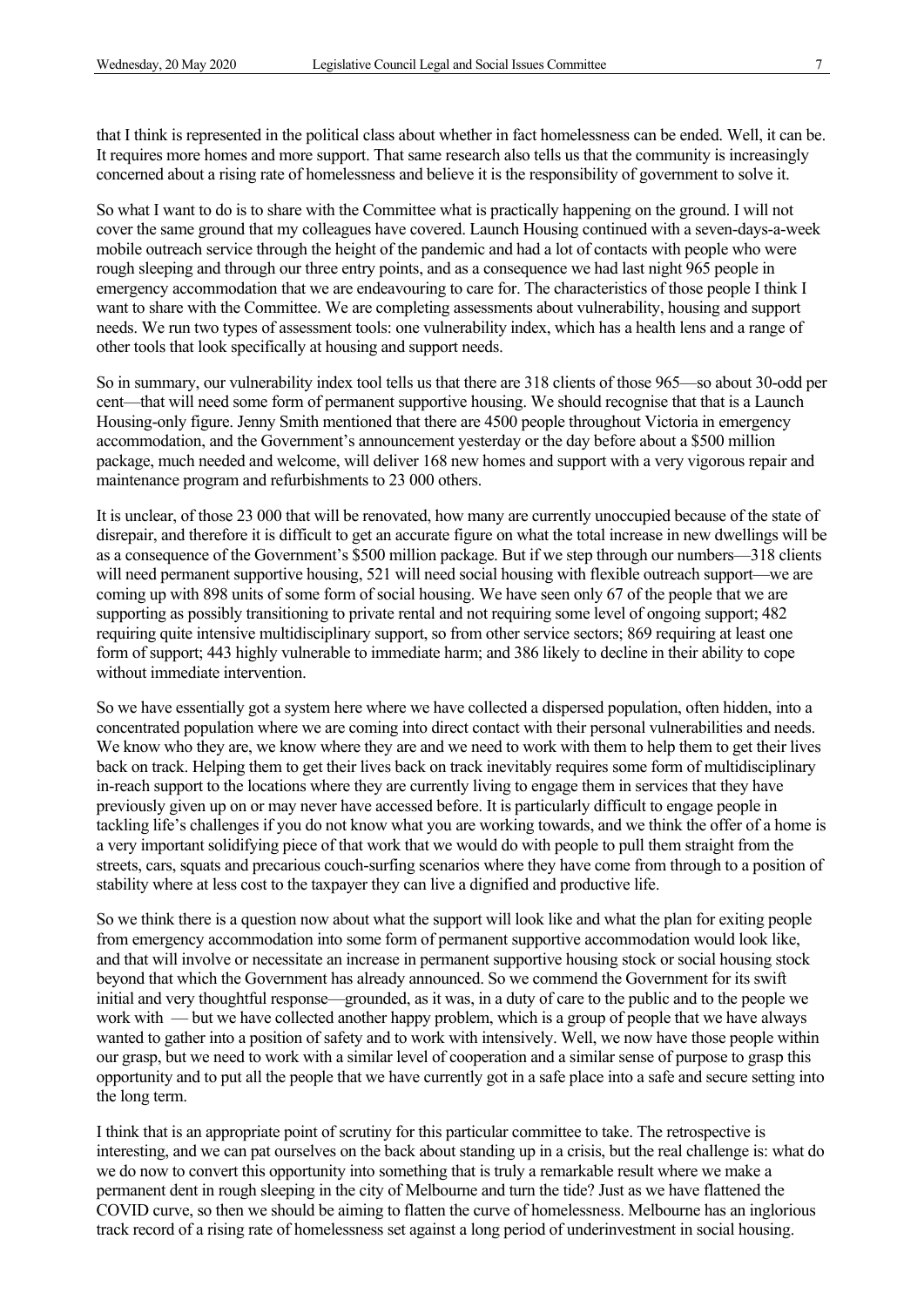As we move towards stimulus we should be ensuring our building-led economic recovery produces enduring social outcomes, and we should be aiming for an increase in permanent supportive housing stock now and supports into the places where people are currently living to make sure that they get the support they need and their circumstances do not deteriorate and that they do not slip back to where they came from. Thank you.

**The CHAIR**: Thank you very much, Bevan. That was very inspiring, and thank you to everyone and thank you to the viewers who are with us today for this very first of our fully digital public hearings. I think you could not really have picked a more important subject to kick off this. All of you have really shown to us in your brief presentations how you have been able to stand up in this crisis in a way that I do not think any of us could have fully imagined. Also the points that you were just making, Bevan, about making this permanent—how can we make this a permanent dent? As we have heard, not only today but in the previous submissions, sometimes it is costing us more to treat rough sleeping than it is to fix it—and the way that you have been able to stand up to this.

In opening it up to questions and in opening up and looking at those costs—and I note that all of you were commending some of the Government's very swift responses, and we noted the Government's announcements this week about their move to repairs on housing and to initiatives in building more social housing. Jenny, I note that you have brought out what you have called a SHARP response, which seemed to look quite similar to what the Government had announced this week. I am wondering if you could tell me if what is being announced is actually really going to make those dents. Is it going to meet nationally that 30 000 target of social housing that you have asked us to meet?

Jenny, I am not sure if you want to turn to Bevan on this, but I am conscious that we have given each of us 5 minutes on these questions. So maybe if you could talk about the Government's announcement and how that matches what you are calling for.

**Ms SMITH**: Yes, thank you, Fiona. I am sure I can be brief. At a state level the housing peaks—interested peaks—have asked for 6000 new additional properties a year for the next decade to bring Victoria from the bottom of the league table at around a 3.2 per cent proportion of social housing to general housing up to 4.5 per cent. We do not want to dwell on how we got here, but we think that that represents a pathway out.

Nationally Homelessness Australia, with CHIA, the community housing national organisation, National Shelter, and a big list of supporters, have asked the Federal Government to produce at least 30 000 properties, 75 per cent of them in the next three years, and we would like to see the Federal Government go beyond that and match any efforts from the states and territories. The SHARP proposal basically says to start with the sort of thing that the Victorian Government announced this week in terms of maintenance and renovations. If we have got 3.5 per cent of Victoria's social housing properties offline, that is a lot, so let us get them back online. Let us prevent the next inevitable ones going offline and assist our construction industry and tradespeople into work.

But the four waves of the SHARP proposal then also speak to some quick renting—I think Shane may have alluded to opportunities opening up in the rental market due to the suppression of price there—but we have to have ways of supporting people not just to go there for a short time but to stay there over a longer time. We are talking about homes. So I think there are opportunities there longer term—private rental assistance, head leasing by our services—to potentiate the opportunity for people with significant challenges in their lives to get into the private rental market where they have got some hope of sustaining it, and not everybody is going to be able to produce that level of income.

But we have also got the opportunity. We will see distressed stock. There will be opportunity for government to make acquisitions that they would not otherwise have been able to of property suitable for social housing. And then what we really want is: let us just not keep coming back to this like it is a new problem. Let us put a structure in place that will provide the sustainable pipeline of social housing inevitably, even though Australia's settings may change in coming back. But they may not. However it is, we are in a disgraceful situation in terms of the level of social housing as a proportion, and now is the time to actually put something structural in place to build us back to not have people falling into homelessness. Inevitably young people leaving state care—how can they not become homeless within a couple of years with that level of income? People leaving prison—what hope do they have? As Marg said, we know people being discharged from general medical wards, from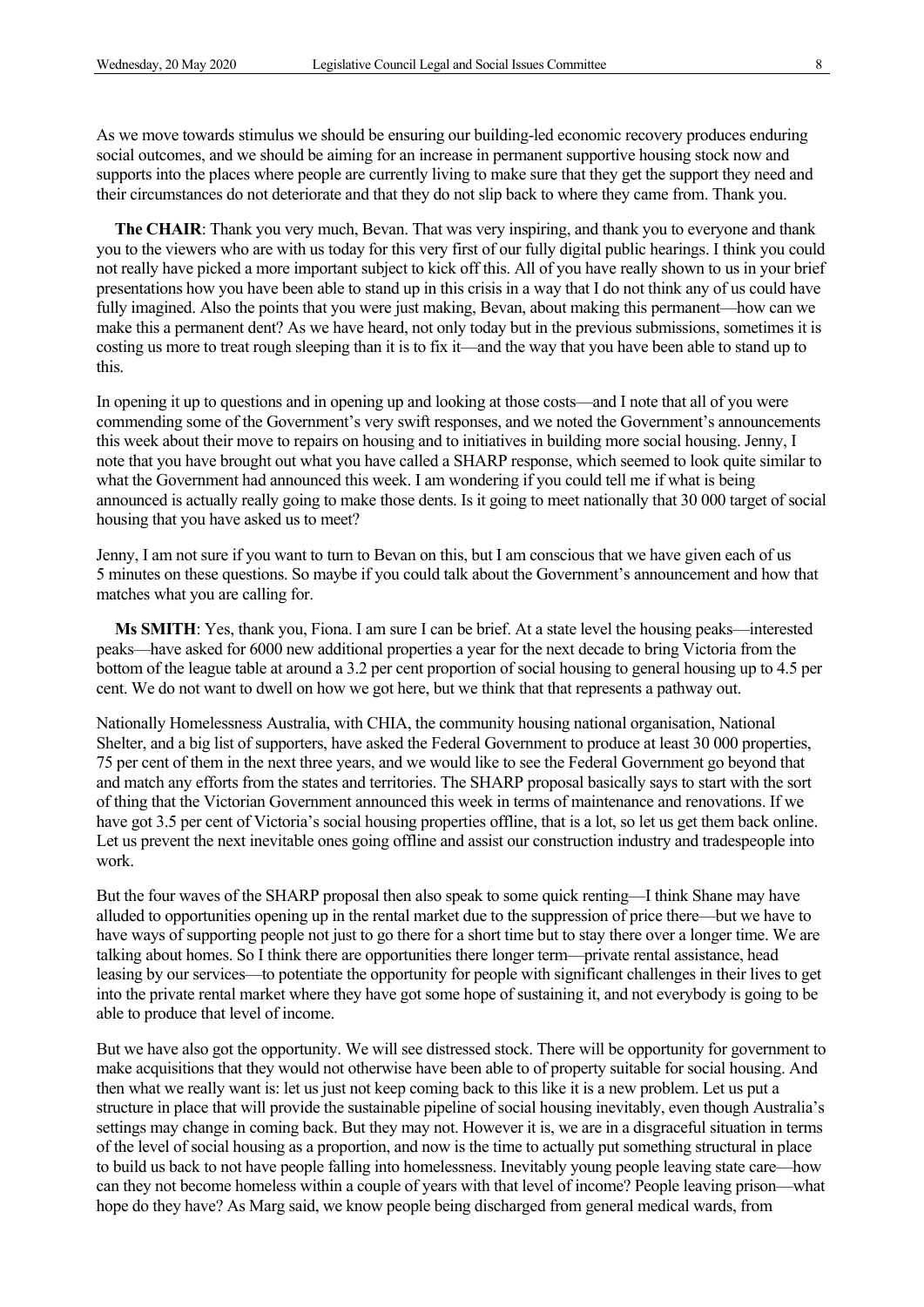psychiatric wards, are going back into homelessness. We can stop that. We actually know who they are. We have just got to identify it and deal with it.

**The CHAIR**: Thanks, Jenny. I think as you have all very eloquently put today, we have proven that we can do that during this time. I think, particularly Marg, you made some really good points there.

**Ms SMITH**: And very quickly—very quickly.

**The CHAIR**: Yes. It really is remarkable. I certainly know a lot of my constituents have commented on the response and how quickly and fluently you have been able to do that.

**Dr KIEU**: Thank you all for your submissions and also for your ongoing work, which has particularly been highlighted by the high demand during this COVID-19 crisis. I would like to put some questions for all of you about a few things. First, as Shane mentioned, most of the consultation or contact is now being done either online or on the phone, but those people, particularly those who are sleeping rough, would not have access to those IT technologies. So would that be a problem? Also, to follow on from that, it is about the infection rate among the homeless people. The number is very encouraging compared, say, to Boston, but how accurate is it, the test, particularly for those people who have no addresses or who are moving from place to place? Could they be accurately accessed or be tested?

The third part of my question is—sorry, I just want to put everything up-front because we do not have much time—in any crisis there is an opportunity, and the Government has recognised that and acted accordingly with the announcement of nearly \$500 million, but that funding will be taking some time to filter through the system, in terms of months if not longer. Now, with the hotel accommodation it may not be very long that that can be afforded or can be sustained. Secondly, in a few months time, around September, the moratorium on evictions will be lifted—it may or may not be; I mean, that was the initial announcement anyway. So those are very much shorter term, and they will be very pressing problems. So what are your opinions on how we can deal with that?

Also, in order to understand, Shane also mentioned a 90 per cent increase in the emergency accommodation. What is the major cause of that? Is it family violence? Is it due to the loss of income? We need to understand some of the things so that we can deal with them more effectively and then categorise people—like, we can help in the shorter term or maybe we need more permanent measures. I am sorry it is a bit long, but I just wanted to put everything up-front. Thank you.

**Mr AUSTIN**: I am happy to speak to that, Chair, in the first instance. In terms of your question around online, by phone and in person consultation, we very rapidly moved back into face to face. What we have done is that we have just staged the way in which we are meeting with people. In the past you may have had people coming into your service and lining up or congregating in one place. In the same way that you see at the dentist or the doctors now for everyone, you are working out a staging process. So we rapidly were able to not revert back to what it was before, but to make some adaptations. It was just very early on because we did not know what the outlook was going to be in terms of the pandemic and the rate of infection in Victoria. But I think we have come to a point, and I am sure Bevan as well would attest, around us being able to do a lot more face to face, so I think you will see there is some resolution there. I hope that is satisfactory.

In terms of your second question, which was around the infection rate, I think we have actually had a number of people tested within our accommodation services with negative tests. From my perspective, and I can only speak from the Salvation Army's perspective, we think when there has been a necessity for testing that has been able to take place and we have come back and we have put people in isolation with their consent, working with them in terms of giving them that opportunity before the test came back. I think that the numbers, from what we have seen with our own clients, are representative.

The third piece that you raised around going forward and the spend in terms of length of distribution of funding in terms of the build, I will just talk about one of the challenges that we have faced: that we have had to do this increase in work with clients and the increase in terms of accommodation whilst we were also doing planning in terms of what it would look like post-COVID. We have been looking at where partnerships could exist for construction or with build or with repurposing a property or head leasing properties. We have been doing that at the same time. Our intent is that, when there is an opportunity for expressions of interest, all of us will be getting on board and getting into that space.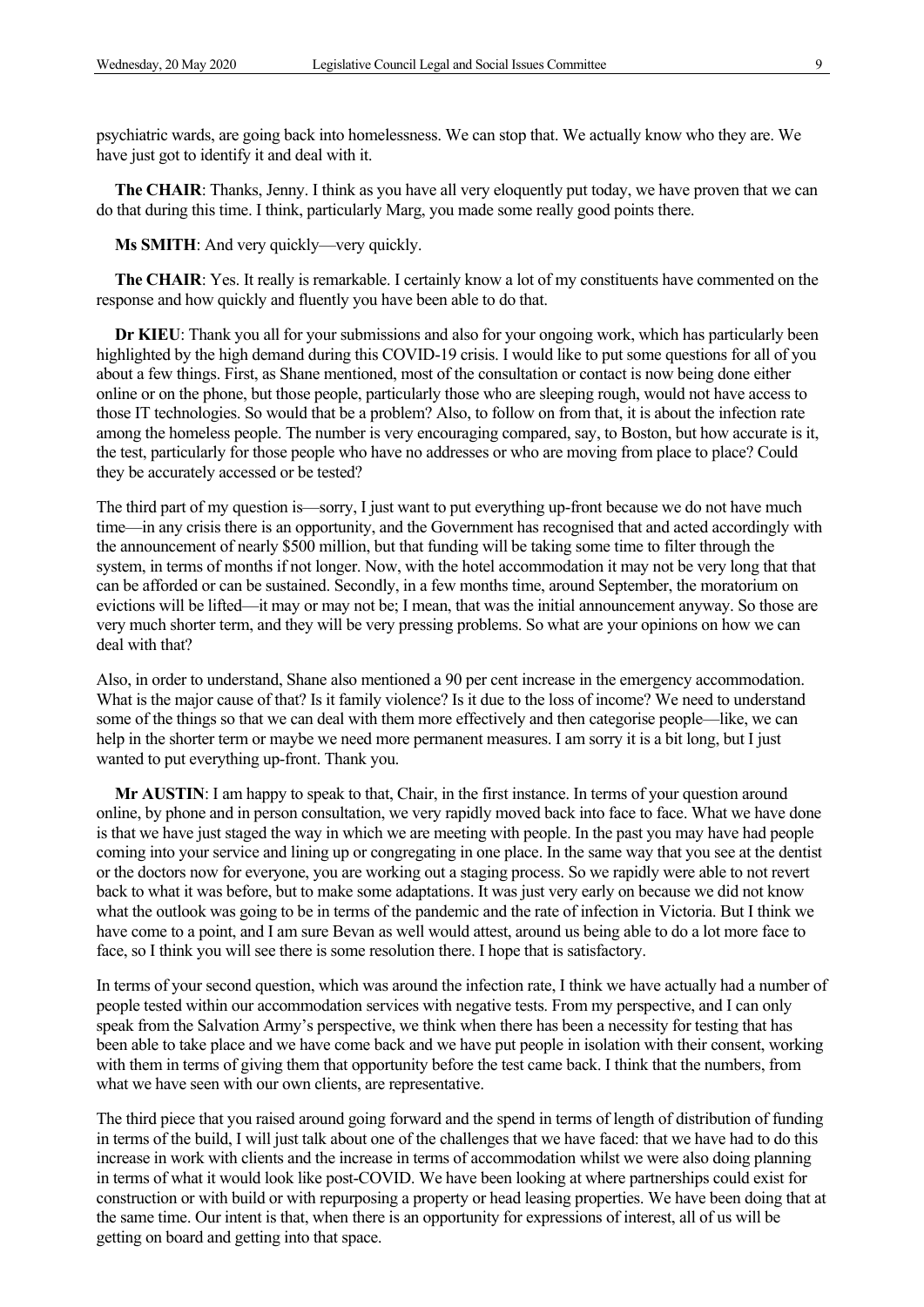I will just get to the third question. In terms of the increase in rate within emergency accommodation, I think it is related to the rapid response of getting most people who are sleeping rough into some accommodation as well. That was one relationship with the increase. And also funding, in terms of having increased funding that enables you to place more people into emergency accommodation. There are just a couple of things to think about.

You did raise the issue of family violence. We did do some research and looked at our stats regarding that and what we are seeing in terms of presentation. At the moment we have not seen a significant increase in presentations at our services to date, but our expectation is, based on research and experience in other similar environments, that there will be an increase of between 30 per cent and 100 per cent of presentations once the social distancing is reduced. When women and children particularly have an opportunity to get out of the home and then be able to access, we are expecting there to be an increase at that point. Our current presentations into the accommodation is not reflective of a massive increase in presentations of family violence at the moment. Is that clear?

**Ms STEWART**: Chair, I could speak to some of the numbers, if you like, from the hospital's perspective.

**The CHAIR**: Thank you, Marg. Yes, thank you.

**Ms STEWART**: I will go to the family violence issue first, because I asked for those numbers to be extracted specifically, and I will speak to March, April and up to 19 May and compare this year with last year. The number of family violence risk identifications, so that is FVRI, received in March this year doubled compared to March last year as a percentage of all admissions, not just in the homeless sector, and I will come to homelessness in a minute. The number of risk identifications for family violence received in April increased by 30 per cent compared to April last year, despite a decrease in the number of overall admissions to our hospital because of the reduction of service due to COVID-19. Importantly, the notifications from all areas of the organisation include acute, subacute, emergency, mental health and community-based teams.

What I can tell you is that in March of last year, of the homeless population 3 per cent presented in a family violence risk notification, and of the homeless population in March this year, 11 per cent—so almost fourfold. In April 2019, 9 per cent, and in April 2020, 16 per cent of the homeless presentations alluded to family violence. In May last year there were zero up to 19 May, and this year 3 per cent.

Some of the triggers in the homeless population: multiple relationships where there is conflict or abuse. The primary type of abuse appears to be physical, sometimes with a weapon. IVOs are often in place but not always. Homelessness is often directly related to not being able to return to a property due to a person of concern living in that property. Mostly the person of concern is a partner or a male relative.

Earlier in my presentation I referred to our ALERT team in ED—our assessment liaison and early referral team. Anecdotally, when we were exploring this yesterday, pre-COVID-19, 40 per cent of referrals to ALERT were family violence related. That has escalated. In terms of referrals to ALERT, that has escalated, and significantly in March of this year. Particularly of note is that the profile of family violence that we might stereotype in a way we stereotype lots of things changed to be more representative of what was described to me as 'middle Australia'.

**The CHAIR**: Jenny or Bevan, did you have any quick comments on Tien's question before I go to Wendy Lovell?

**Mr WARNER**: Just very quickly, the telephone issue is interesting. We continued to do street outreach work through the height of the pandemic, and yes, we were working with people face to face and have continued to do so. But one of the positive things that we have seen in relation to the move towards telehealth, for instance, and now reflected in the Government's guidelines around how we can use money, is that we can provide cheap smartphones to people, and we think that is a really important breakthrough in a way. It is not a luxury; it is an essential to be able to participate in your own primary health care in engaging with GPs, for instance; it is a way to contact people; and it is a way to get information to people about public health alerts. So engaging with people through smartphone technology I think has to be part of our future. We need to see that as an investment, not as an expense. That said, some people do not have phones or do not want to answer them. We are in touch with 70 per cent of our clients by phone—we are confident we can reach 70 per cent of them. With the other 30 per cent we need to physically go where they are and to manage that opportunistic contact to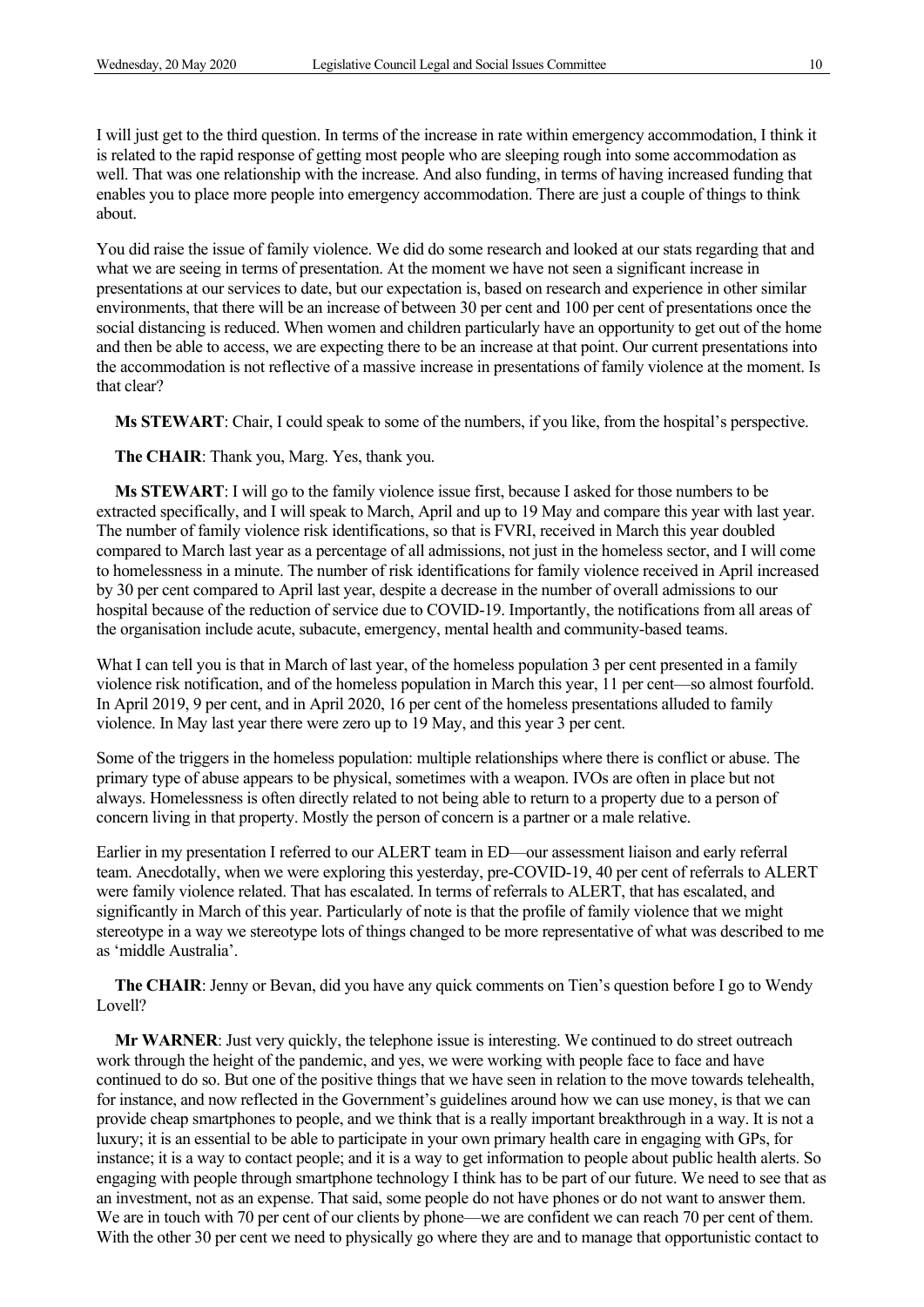engage with them and pull them into services. We are progressively doing that with the support of the alcohol and other drugs sector, the psych teams that Marg mentioned and community mental health teams, so with people who were visible on the streets but are now in a sense hidden in a motel, even though we know where they are, we need to actually physically go to them. So it is a combination of face to face and telephone or smartphone technology. We will always have to do face-to-face work, and it never stopped.

**Ms SMITH**: Just quickly I wanted to go back to Tien's comment about the rental protections and say that all of those have been implemented with the best of intentions, and there are some issues to be ironed out while they are in place in terms of some debts that were incurred prior to them coming into being. But just to reprise my comments in my opening remarks, we cannot underestimate doubling JobSeeker, the impact of JobKeeper and the rental protections. It is an overused phrase now, but we are likely to be in a tsunami of additional homelessness circumstances if they are all pulled off together.

**Ms LOVELL**: Welcome, everybody. It is great to have you all, and thank you for your presentations. There has been a lot of talk about the success of getting the rough sleepers off the street and the reasons for that and increasing brokerage funding et cetera, but also a large part of getting those rough sleepers off the street has been that we have had accommodation that have never before been willing to take the rough sleepers taking them because they just wanted to get some people through the door and fill some of their rooms. We are now seeing other states opening up to tourism again, and Victoria will not be too far off. In fact we probably can expect it for the long weekend in June. So what work is being done to ensure that these people who have been temporarily rehomed in some of these hotels will not be then turfed out of these hotels and be back sleeping under bridges on the causeway between Shepparton and Mooroopna here locally, sleeping in parks and in Bourke Street in Melbourne and all around the state?

**Mr AUSTIN**: I am happy to respond. Is that all right, Wendy?

**Ms LOVELL**: Yes, sure.

**Mr AUSTIN**: So in terms of a response from us, we are taking a little bit different angle in terms of thinking that not only will these properties come offline—we will use that language—but it is a very expensive exercise right now, so how can you sustain it over the long term? So what we are actually doing is we are using this as an opportunity as a—I do not want to overuse the word, but—pathway, as an opportunity to look at what the needs are for those individuals and get them out of the hotels as fast as we can. We do not want to sit there and wait. So what we have seen in eastern Victoria and our hopes in the north, up Shepparton way, in terms of looking at other opportunities for housing, is to be able to get people assessed and work with them in terms of what their needs are and start to move people. So we are doing that as we are case managing them now, so we are not focusing on that accommodation and sitting on our hands and hoping for the best. So we are taking it from that angle as opposed to those things becoming offline. It is a very expensive exercise.

**Mr WARNER**: So I might also reply, if that is okay, Chair. I would say that the Government should be acting now to directly headlease or to support community housing organisations like Launch Housing to directly headlease the many hundreds of rooms in vacant student accommodation that will not be utilised in the foreseeable future. We could headlease those premises for an extended period of time, perhaps two years, whilst new social housing is built and whilst we go into the market for distressed developer assets, unsold units in development projects. So we need to add quickly to the social housing estate. Whether it is owned by the director of public housing or whether it is owned by community housing organisations, I do not particularly care, but without more homes we cannot end homelessness and without more homes we cannot move the people we have got in our grasp through to a more secure and sustainable future where we are spending less of the taxpayers resources on health care in the criminal justice system, in the homelessness service system. So if you followed the evidence and everyone was exclusively rational, we would be doing that yesterday.

**Ms STEWART**: Speaking of exclusively rational, Chair, I wonder if I might respond in a totally irrational way, but simply to say that Bevan, in your earlier comments you spoke about a particularly clearly identified group of 300-plus people. There are currently a number of facilities that are sitting ready and waiting for COVID-positive patients to be isolated and recover. There is also another facility that we are standing up for a COVID built on the scenarios that we saw overseas. It is unlikely, if we keep responsible and practising all of the great behaviours that we are practising now, that we will have to stand up that 80-bed facility exclusively for COVID. So what do we do with this huge investment of public funds if we do not think about—and we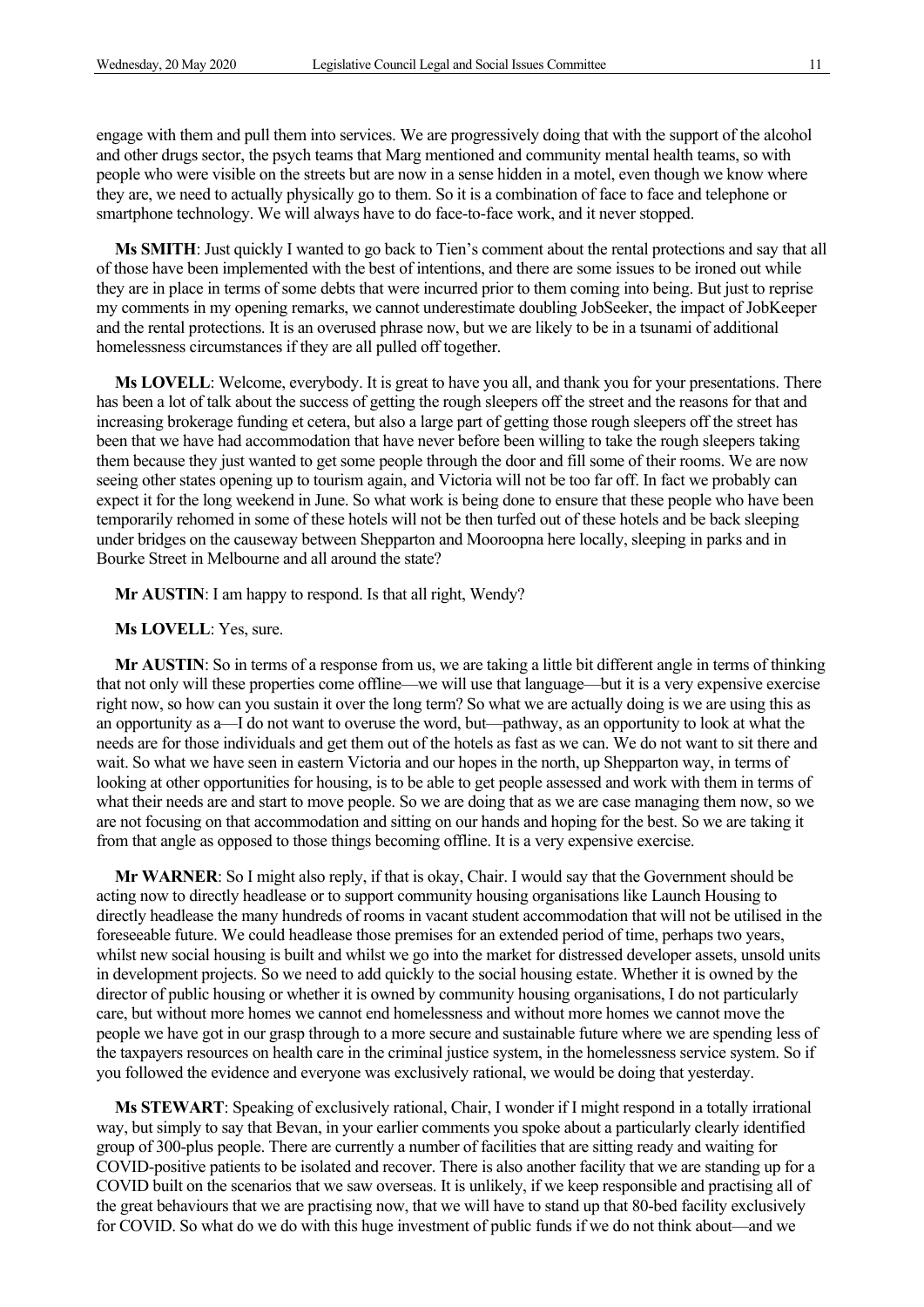have already been crafting—scenarios whereby we could take that special group that Bevan speaks about with complex mental health needs perhaps and put them into a supported environment as a transitional way until such time as those options are explored by the Government? We cannot let people back out onto the street now when we have got spaces where already there is a partnership between health and housing that we can actually really engage.

#### **The CHAIR**: Thank you all.

**Ms VAGHELA**: Thanks, Shane, Marg, Bevan and Jenny for your submission to the Inquiry into Homelessness in Victoria and also your presentation today. Since the COVID-19 pandemic we all have had to make adjustments and changes, and today's meeting is a practical example of that change. We would have been meeting face to face but instead we are having a virtual meeting. This has shown how quickly things have changed and how we are trying to exist due to the COVID-19 pandemic. I have to say that charity organisations like yours and also our healthcare workers and essential services workers have done an excellent job. But what I heard from what Shane was saying is that they had to make a few changes not only so that are they able to service the clients but also so that the staff are able to cope. So I just want to know, Shane—and maybe if other people want to answer after that, it is fine, but my question is specifically to Shane—as to what sort of modifications you have had to make to cater for the needs of not only just the clients but for the staff as well, and out of those modifications which ones you want them to continue post COVID-19. Some of them you would have wanted to practice but maybe there were not enough resources, so the question would be: what are those modifications? In terms of strategies, what are the three strategies you would recommend to the Victorian Government post-COVID-19 in terms of homelessness and housing policy? Of course we want to renovate and repurpose and build more social housing, but what will be the three strategies as for you?

**Mr AUSTIN**: I will do my best in terms of my response without notice. The first thing is that we had to put some plans in place in terms of business continuity planning and strategies around it in the event of either client or staff becoming contagious or having the virus. So we needed to look in terms of how we managed our staff. If you look at staff in terms of accommodation services, we have emergency accommodation, 24-hour-a-day accommodation services that we staff, plus we have outreach and case management. So if you look at staff in those sort of two ways of working, one was around ensuring that the staff rostering was in such a way that we would be able to continue our service in the event that one shift or a number of people—but fortunately we have not been in that situation to date. So that was in terms of continuity of service provision.

In terms of the outreach side, it was around looking at what ways of working we could put in. I mentioned already in terms of that we have had a not dissimilar approach to what is happening at the doctors surgery—so being able to provide social distancing for clients, being able to work as in who do we need to meet with face to face? Who can we engage with in a different way? Then, for our staff, thinking about who is vulnerable, so looking at vulnerable cohorts within our staff in terms of whether it is age related or folks that have chronic diseases. So we looked at moving folks around in terms of being able to provide a workplace that was safe for them and secure, so a lot of focus in that regard.

What I think is interesting going forward in terms of what our recommendation would be is something that others have already mentioned and Bevan has also mentioned around the telehealth and being able to do some consultations. If you look at the regions, if you were to look at the north—teams working out of Shepparton or Wodonga and a lot of outreach out that way—or you were to look at our team that are down in Leongatha and go out to Morwell and down to Wonthaggi, being able to do more online consultations, so setting up partnerships with other organisations when maybe our teams would normally drive hours to a location to do consultations and case management. To be able to partner up with someone who is local, to set up a facility like this so that it was enabled—we just did not expect someone to have a phone and be able to do a videoconference and have their case managed, but to provide satellite sites that enabled the use of technology. I think we want to be able to take that forward. It gives us an opportunity, particularly in the regional areas where people are on the road a lot. I think that is one way that we are exploring how we could improve.

In terms of how we manage client flow and in terms of case management for an individual as an individual client as opposed to lining up in queues, a way in which we can triage, if I can use that language, appropriately, how we can triage folks in terms of having assessment I think this is a way of looking at that.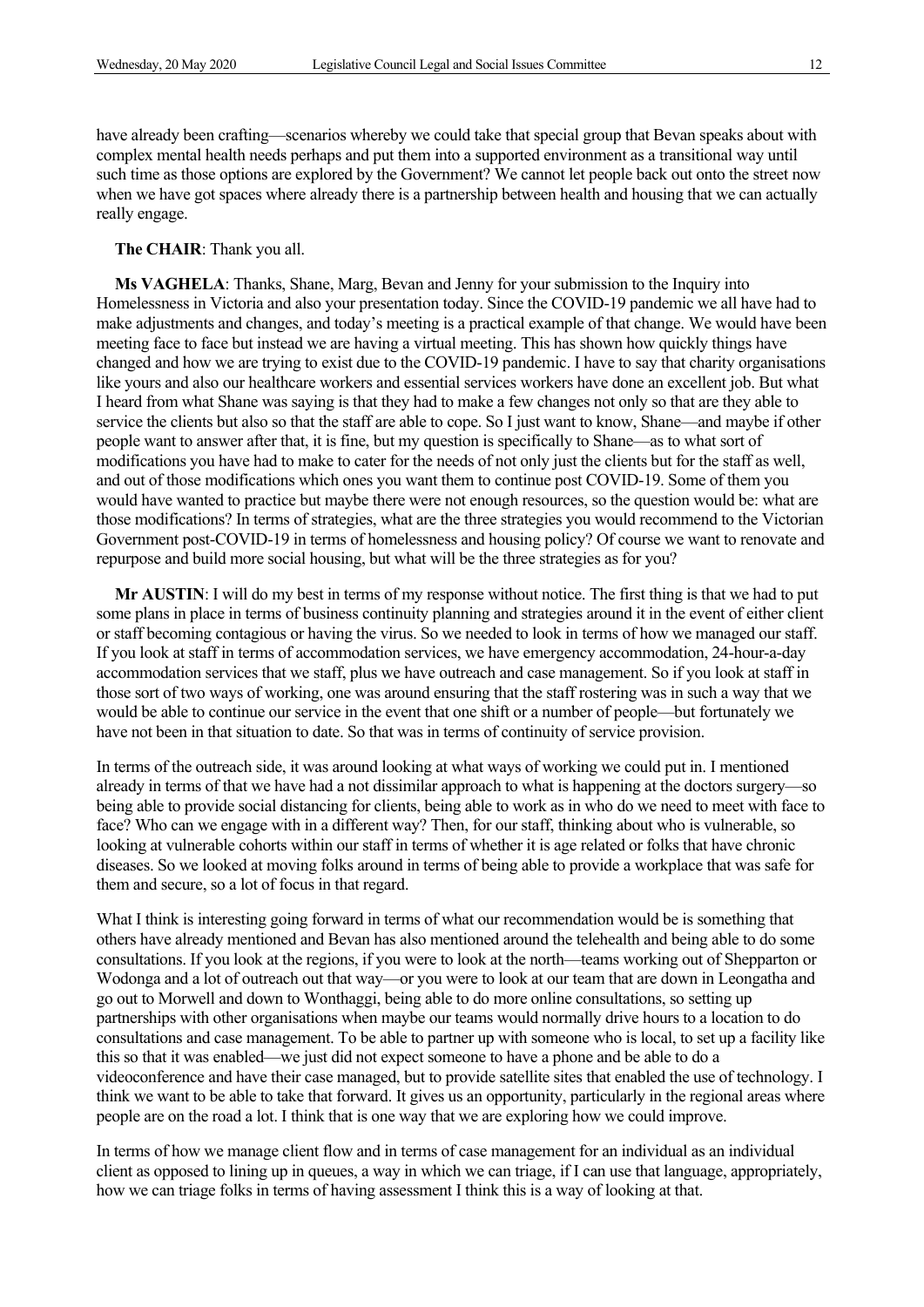I do not think we have ever had any difficulty in terms of working together across organisations on the ground, and our teams are often working hand in glove together, but ways in which we can further enable the service coordination. That extends beyond our organisation, but I think that service coordination piece more broadly beyond the City of Melbourne or beyond other municipalities to a more broadbased statewide service coordination approach we have had to grab a hold of and try our best. I think we can make a recommendation to ensure that is done in conjunction with the department and funders and other parties, I think, and cross-sector which is obviously extremely important. We have had a lot of conversations within our coordination meetings across the state around AOD and drug and alcohol, and mental health-related services, how we can work better. It has been clearly articulated that it is one department, so let us be able to work together. I hope that answers your question.

**Ms VAGHELA**: Yes, it did. I just want to know if Marg or anyone else has any other recommendations, in case they want to add something.

**Ms STEWART**: Thank you certainly for the question, and I would like to back up exactly what Shane said in two ways. It is really important for us in terms of being an agile workforce and protecting our staff. In the same way we had to put huge mechanisms in place—we have nearly 7000 staff so to identify the vulnerabilities, work out what that meant in terms of our ability to still deliver all of our care and our back-end services and then to manage the tsunami of goodwill that has come from the community to us. It took a couple of weeks to think all the processes through, but now we have a new way of working and it is a way that we are never going back from. For example, something that might have taken us three years to do in the advancement of telehealth we were able to set up in two weeks. It has been phenomenal.

I want to also reinforce, Shane, what you just said about service coordination and provision on the ground. We have been partners with the Salvos now for a long time. I believe that St Vincent's Hospital Melbourne should not have to find the funding for that service partnership and service delivery with the Salvos from its own funds, because if we can continue in a sustainable and ongoing way to deliver that service, it is going to be cost beneficial on the ground. We should not have to do that as an extra. It is so critical that that is part of our absolute core business on the ground. Thanks.

**The CHAIR**: Thank you, and thank you, Kaushaliya, for the great question. Fantastic responses.

**Dr RATNAM**: Thanks so much, everyone, for the presentations today, especially all the work that your organisations represent on the front line. I can imagine only that it has been a very, very challenging time, and we really appreciate you bringing the feedback from the front lines to us today so we can think about responses as well. I am certainly hearing the concern about what happens next. We have had the emergency response, so essentially that is that \$6 million that went into homelessness responses, but there have been the other packages for the isolation et cetera, the health and the housing responses as well. So we have had the emergency response. We know there is going to be the intermediate phase and then there is the long-term solution phase as well. We are certainly hearing from the sector as well that what happens in the next phase is worrying people in terms of needing to hear from the Government in terms of what is planned but then also thinking about what kinds of solutions can be on the table.

I have a general question. Jenny, you spoke a little bit about this as well, but happy to open it up to everyone. What do you think the time frame is that we have to act? So, for example, we have had this emergency funding. We are hearing about, for example, the HEF funding and the private rental brokerage; we have been able to offer a month's worth of accommodation as opposed to a couple of weeks, which might happen in ordinary circumstances. Have we got that month to act or is there a bit more cushioning with that funding, that there are probably a couple more rounds? So we have got two to three months for that intermediate response. I am just interested to hear your feedback on what time frame we have to act for the next stages of the response.

**Ms SMITH**: Thanks, Sam, and I am sure Bevan and Shane will have something to say about this as well. Look, we have an immediate crisis with people in hotels. We all enjoy a stay in a hotel, but hotels are not designed for a long period of time. I think all of us would struggle to be in a hotel for a long period of time without the additional challenges in our lives that psychiatric disability, brain injury, addiction, intellectual disability bring with that circumstance, and also the difficulties of connecting upon release from prison. So we have got an immediate problem in that we are doing the best that we can to turn our services around from that front door and try and find some way to look at that back door of supporting people to survive in that hotel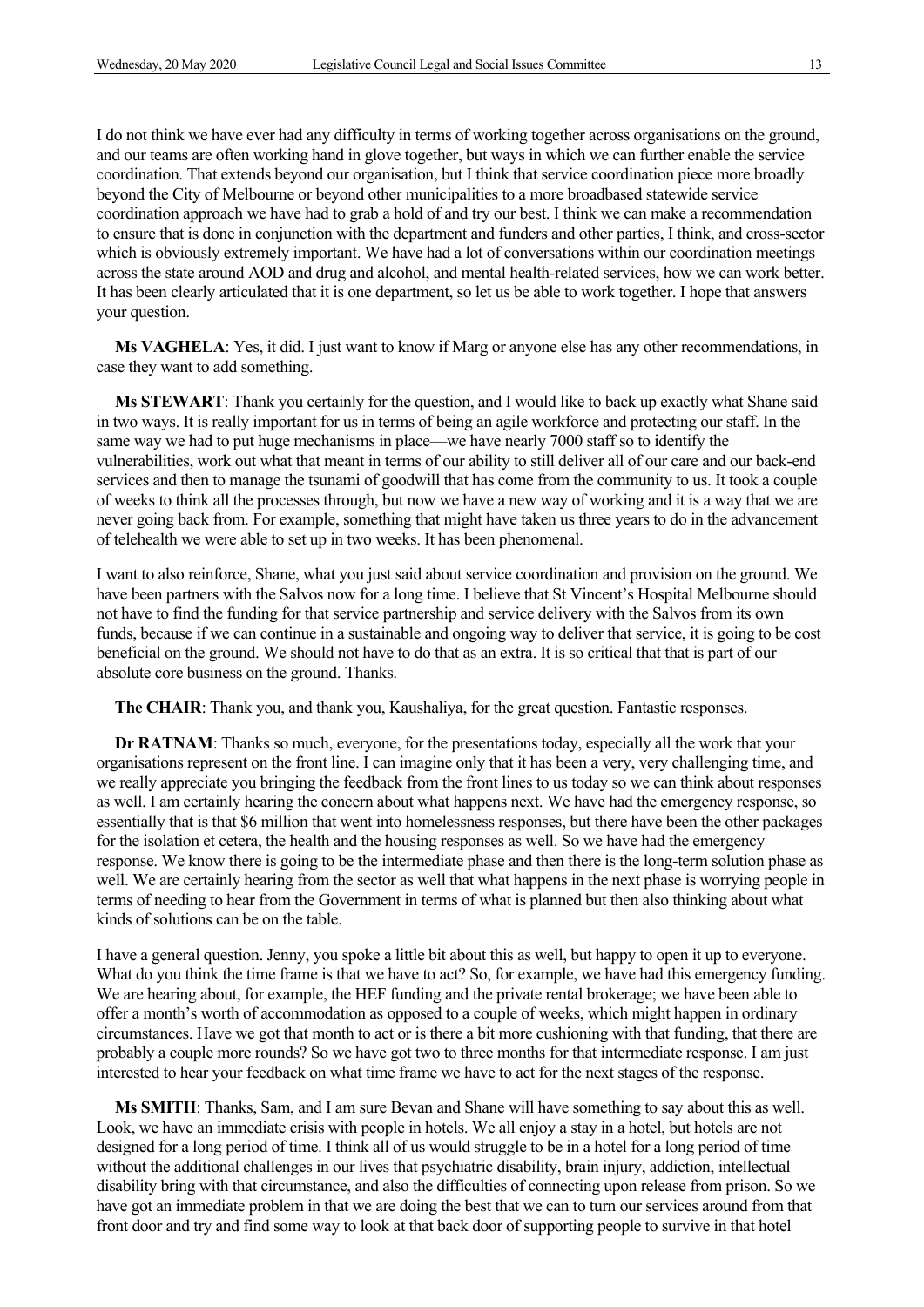accommodation. But as my colleagues have expressed very well, there is not a future in that. Everyone knows they are not going to be making a home in this hotel room. So we do not know what is going to happen next and they do not know what is going to happen next, and for people with fragilities this is extremely difficult.

So we immediately need assistance to be able to afford to have more staff to support those people, and then we need a vision for how we are going to work our way through. My colleagues have demonstrated we have the creativity to think of the immediate short-term next steps. We have the creativity to work with government to develop the medium-term steps as we must see that pipeline of housing that is affordable to people on our lowest income—social housing—emerge. But we need to have all of those in sight. I think we all know that we are not using resources to the fullest when we are engaged with short-term responses. Medium-term responses, again, are not resource-efficient, but that is what we have got to do. But we need the line of sight to a vision for the future.

**The CHAIR**: Bevan, did you want to respond to that as well?

**Mr WARNER**: Yes. I agree with what Jenny said. I would be surprised if the \$6 million amount of money for emergency accommodation had not already been exhausted across the sector. So there is an acute pressure on individual organisations about managing their own financial risk and their cash flow risks or their fiduciary obligations to be a sound organisation. But assuming that the Government follows through and says, 'Well, we'll reimburse you for those costs that you're incurring. We want you to keep people safe and off the streets', assuming we get past that sort of financial risk that agencies are carrying, there is a big service delivery risk, a big ethical obligation around the duty of care to clients and to staff that we cannot solve or treat properly without the vision or the plan that Jenny mentions.

We have to be able to say what we are planning towards, and if it is not planning towards social housing, then it must be, 'We'll let you slip back to wherever you came from'. So I cannot see what the alternative is. It is not a palatable alternative, so I cannot see why the Government just does not bring forward that announcement and then work with the sector to figure out: is the medium term going to be headleasing student accommodation? Is it going to include spot purchasing? Is it going to include making better use of public housing properties that were not occupied because they needed repair? We know how many people we have got. We know who they are. We just need to meet match them to an increase in social housing stock. The quicker we get to that point, the less human suffering, the fewer the risks—or the risks are controlled—and there is the least cost to the taxpayer. We need a plan that includes more social housing and then matching these people to that stock. It is not complicated. You cannot end homelessness without more homes, but you can end homelessness.

**The CHAIR**: Thanks very much, Bevan, and thank you, Samantha. I think that was really great, and you are absolutely right about this uncertainty that we are left with at the moment, when we have just realised what we can do and what we can achieve and that now is that time to really act. We will have to—

**Dr RATNAM**: Could I have one more question? I can come back if time is running out.

**The CHAIR**: No, ask away.

**Dr RATNAM**: Thank you so much, Chair. Thank you so much for those responses as well. Following up from that: Bevan, you were talking about some of the numbers that Launch is seeing as well. I just want to get some clarification. You were talking about 965 people in emergency accommodation that Launch is supporting at the moment. I was wondering whether that is a normal figure for this kind of period for your agency, or does that represent an increase in the numbers you are supporting?

**Mr WARNER**: Look, it is probably 10 times. So we have assisted 1400 people into emergency accommodation. Some have left as their circumstances have changed. Last night it was closer to 965. Seventytwo per cent of those people, on our assessments, are what you would call rough sleeping in the sense that they had been sleeping on the streets or in a car or in a squat. The balance are people coming out of couch-surfing situations—very tenuous, precarious housing circumstances—where the temperature in that shared accommodation has changed and people are no longer welcome. So we are seeing a lot of first-time users.

We are also seeing, we think, a significant under-reporting of official figures about street homelessness. Street homelessness is often talked about as around 400 people in the CBD. We think is closer to five times that, closer to 2000 people. Often it is the methodology of the street count and where you catch people on the night,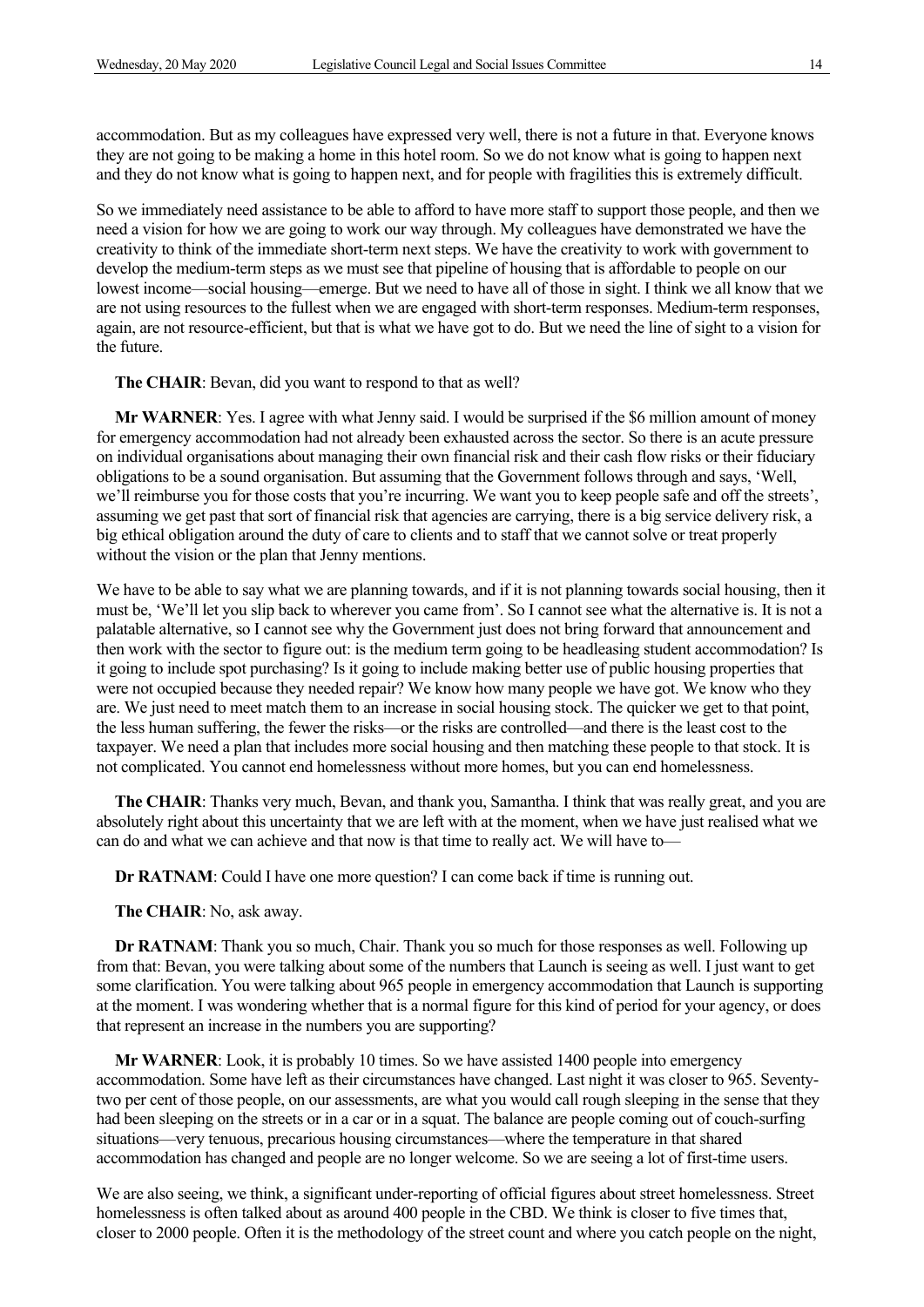or on that particular night they might have had one or two nights in a boarding house, but in truth we think there are 2000 individuals who are regularly cycling in and out of street homelessness. But we also know that if we had the housing stock, we would do a much better job of stabilising their life in a secure place rather than trying to sort of stand up the homelessness service system to recycle them in and out of homelessness.

**Dr RATNAM**: Just following up from that—

**The CHAIR**: Sam, we will come back around, if you do not mind—

**Dr RATNAM**: No problem. Thanks very much.

**The CHAIR:** just to let everybody have an opportunity now.

**Dr BACH**: I would also like to thank our witnesses today. I certainly learnt a lot from your presentations. Marg and Shane, I was really interested that in your presentations you both spoke about the fact that we are seeing greater connectedness of services right now. We know, and we have received significant submissions to this effect, that people experiencing homelessness in Victoria are also oftentimes experiencing a whole range of other complex challenges. I know of course that this was a great focus for Wendy when she was the Minister for Housing.

You expanded a little bit on your comments under questioning from Kaushaliya, so I might actually address this question initially to you, Jenny and Bevan: is it also your understanding of what we are seeing right now that we are getting greater connectedness in support of people who are experiencing homelessness? And if that is the case, I wonder if you both could talk a little bit about exactly what it is about the response to COVID-19 that has led to that greater connectedness and what we might do to bottle that, because certainly my view is that that is just so vital.

**Ms SMITH**: I am happy to start, if you like. Thanks, Matthew. Look, I think we have already had support from government, both state and local government, if I can talk particularly about the CBD, to establish really good service coordination mechanisms over the last three years. There is a bit to be gotten from service coordination, but personally I would not overstate it. We have had the opportunity in the CBD to support the coordination with structures that are a partnership between the State Government and the City of Melbourne, and they function very well. They are probably missing two things: the sort of dataset integrated with the rest of our system that we would like to have but also the supply of housing for when rough sleepers are engaged and encouraged to accept services and then we are not allowed to deliver on the housing which underpins that.

In a crisis I think we all rise to the occasion and work collaboratively, and in a way that level of going the extra hundred yards is not sustainable, I think, without the sorts of structures that embed it over time. We can always do better with coordination. We can always do better with integration. Human services systems in my view will always be a challenge, because you have got to draw the silo boundaries somewhere, but it is not a solution. Really it is the low levels of income and the absence of adequate social housing that make it inevitable that far too many Victorians will be homeless.

**Mr WARNER**: I agree with Jenny that there has always been an appetite for collaboration. I think what is different is that when the service system is stretched, as it is in normal times, clients find their way to different services and services do their best with outreach. Whether that is alcohol and drug, psychiatric care, community mental health or family violence, people have to find a service, and services spend a lot of time cross-referring the same client to each other and sharing information and paperwork around. There is an ideation towards collaboration because people bring a sort of moral imperative to doing a good job in trying to work with the whole person rather than just their bit.

But what has changed now is we have got this concentration of people in one place, and as the service sector realises that we have to avert a possible disaster here, where this concentration of people in one place without support could create different sorts of problems as people come out of the telephone-only phase thinking, 'Actually, we need to increase our face-to-face', there has been a sort of groundswell of, 'Okay, how do we all walk into the same place together?', or, 'How do we base some people in these hotels where there might be 70 clients residing and do our work together?', because it is more efficient and effective to do it that way. And there has been no increase in total staffing to cope with this total increase in workload. It is not that the people were not there, it is just that they were all dispersed and hidden and maybe they were bumping into a service or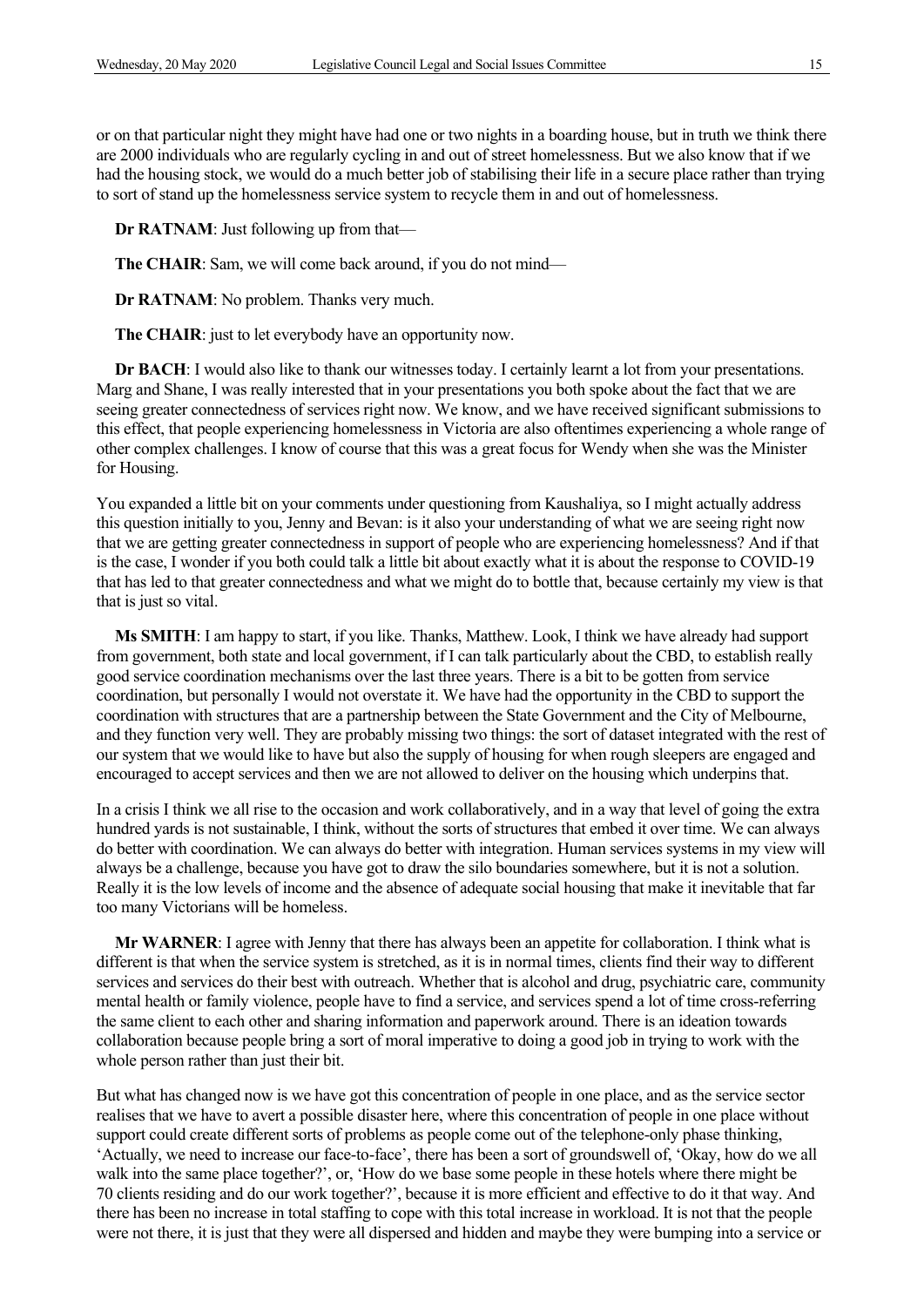not, whereas now we actually have to maintain individual health and wellbeing but we also have to maintain good order in these places.

So it is imperative that organisations come together and in-reach their services where people are, and that is the best way of doing the work and getting the best possible result. In the last few weeks we have seen the department up the coordination across the alcohol and drug, family violence, mental health sectors; hospitals are forming teams to join with us and going into accommodation settings to work with people or discover our common clients. But it is very early stages, there has not been additional total staffing and the situation could best be described as tense and tenuous. So we have not solved the problem; we have warehoused the problem and created a different one.

But it is a fantastic opportunity to have because people who have worked in the sector for a long time have always wanted to get people safe first in order to work with them towards a housing outcome. What we have got is the initial safety, the opportunity to work with people because we know who they are and where they are. There are multidisciplinary teams forming to in-reach to these locations to support individuals and the good order of these places, but we are missing a housing outcome and therefore that planning, optimising the opportunities at risk, the longer we lack the vision or the plan or the end game for people.

**The CHAIR:** Yes. Thanks very much, both of you. I think that is great. It is that uncertainty but we have also got this opportunity for that wraparound service and to be able to bring all those services to people because, as you say, they are in that one place. Catherine, thanks for your patience.

**Dr CUMMING**: Thank you, Fiona, and thank you to the presenters, very thought-provoking, and I have got questions for everyone. I represent the west of Melbourne and I would like to know what is lacking and what is needed in the west of Melbourne, in western metropolitan Melbourne.

Jenny, I must concur it would be great if the JobSeeker—as well as the pension—was actually brought up to the poverty line, rather than the \$350, to be something around the \$500 mark. With your SHARP initiatives, do you have actually any shovel-ready projects that you have been mooting? And Bevan, I have had dealings with Launch Housing in the past when I was on Maribyrnong City Council and I remember your projects around getting and using VicRoads land, and I am wondering if you have identified any more VicRoads land or VicTrack land to be able to do your portable housing, as well as, Jenny again, around the public housing stock?

I must note the poor public housing stock that I have in the west, in Braybrook and Maidstone, and the need for that to be uplifted. We especially have a lot of fibro houses, and I think Launch Housing could actually look at maybe some of those sites—the derelict, the empty—that we have in those particular areas that we could actually use and approve.

I would also like to just acknowledge, Shane, the wonderful work that the Salvation Army has been doing in Wyndham city with SecondBite and the need for that outreach, as well as the work that you have been doing in Laverton with Hobsons Bay City Council with the soup van on the Friday nights there, notwithstanding St Vincent's soup van that has always been a constant in the western suburbs and around West Footscray.

I would also too, Bevan, just with some of the contributions that you made just earlier, like to caution you around your looking at student accommodation and wanting to be the head lease and just pick up on some of the things that Jenny has said just earlier around knowing that a lot of that student accommodation is temporary. It is designed for students who are doing diplomas or degrees for a year. It is no better than a hotel room. I caution the want or the possibility that somehow people are put in there and they are stuck there for longer terms than they should be. But, Bevan, I do like the idea that you might be able to tackle youth homelessness in student accommodation, and maybe that is something that you could possibly do seeing that there is a lot. They are not designed for the elderly or complex needs but maybe for youth homelessness in student accommodation.

I will leave it at that, Fiona, because I could go on and on, and I am glad that you left me for last.

**Mr WARNER**: I might just quickly respond to where you left it. I agree that head leasing student accommodation is not ideal, but if the tourism market does come back before we have got the social housing stock on the ground it is easier to secure and preserve something for 18 months or two years with a headlease to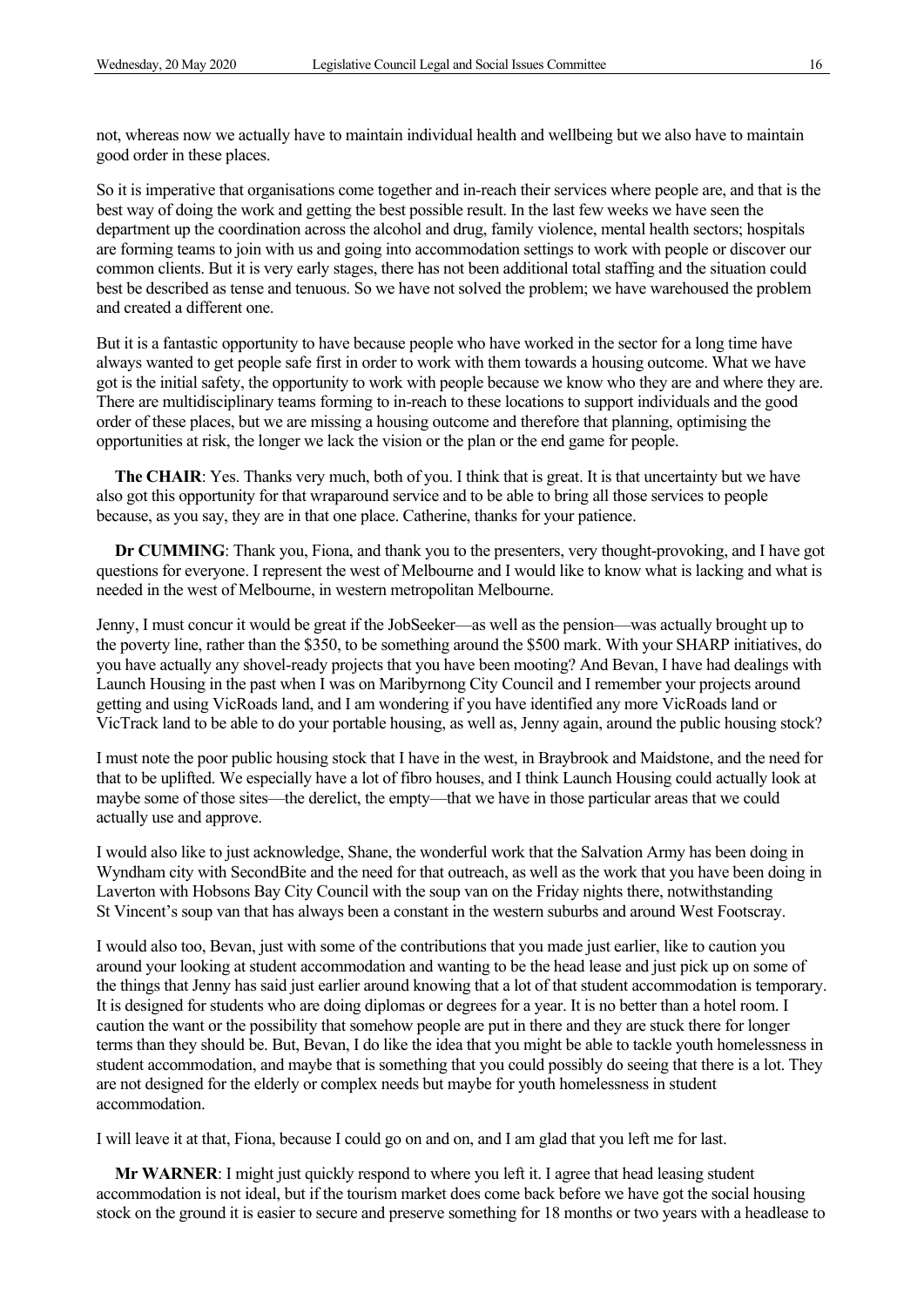a single company to provide that medium-term option because at the moment we are also a little bit beholden to the goodwill of some of these hotel establishments who may have alternatives in months to come.

**Dr CUMMING:** I think it would be great for youth homelessness.

**Mr WARNER**: Yes. We do have shovel-ready projects that are ready to go, and I think the Government has again made a good start with the Building Victoria's Recovery Taskforce to fast-track either planning approvals and/or to give advice on social housing projects that could be supported.

**Dr CUMMING**: Anything in the west, Bevan? Because all I have seen from the State Government has been announcements in the east.

**Mr WARNER**: Yes, the Government does have a team inside its department of environment, land and water, I think, looking at vacant government land across the board. So it would have information about sites that could be suitable for permanent transportable housing of the sort that we have put into the City of Maribyrnong as one of the options for increasing social housing stock, but at the very beginning the Chair mentioned the SHARP proposal, which came out of the housing peaks.

One of those elements is spend money quick on repairs and maintenance. The other element, which I think is really important, is the subsidy or the tax break idea. There are plenty of shovel-ready projects that the community housing sector has. What they do not have is the tax break or subsidy stream resolved to top up the required rate of return on private or institutional capital to contribute to the building costs or the subsidy to make up the difference between 30 per cent of someone's Centrelink income, the social rent, and the cost of borrowing to build and to maintain the property.

So the Government does not have to spend entirely out of its own money, if you like, out of the budget, all of this extra investment in social housing. Just as governments create policies around research and development tax breaks or renewable energy subsidies, they need to resolve the tax credit for private capital to get their required rate of return to the minimum level needed to invest in social housing and the subsidy to make up the difference between what we can legitimately collect as a social rent and the costs of maintaining a property or taking debt and servicing debt to contribute our share towards the cost of building this extra stock.

What I am really wanting the Committee to understand is that the sector has offered a lot of good advice and practical mechanisms based upon overseas and proven models about stimulating social housing growth which does not damage the state budget, and the Government has been playing around with these mechanisms through its Social Housing Growth Fund and it has made a number of deals. What they need to do is turbocharge that effort and resolve and make much bigger the draw in of private capital and debt financing to social housing construction. These are policy choices that the Government just has to land on.

**Dr CUMMING**: Having that public and private mix—

**Ms STEWART**: Chair, a matter for the record, please, when I can.

**The CHAIR**: Yes. Catherine, if you could just mute yourself. If we have got time, you can have some follow-up, but I would let Marg just answer that question. Then there are a few more questions.

**Ms STEWART**: Thank you, just very quickly. St Vincent's health service is a public hospital; it is VincentCare that runs soup vans. I would not want it on the record that we are doing something that we are not.

**The CHAIR**: Thank you for that clarification. Jenny, you just wanted to make a couple of comments?

**Ms SMITH**: Just a couple of quick responses. I thank Bevan for talking about how important it is that the financing is right for community housing. It is an international truism that when not-for---profit community housing providers have to service debt, that they are drawn towards the land of affordable housing and away from responding to the social housing needs of the most disadvantaged in our community. We have had our own local lessons about that, and whatever recipe we come up with, we must not go back to putting in 80 per cent of market rent where we are really talking about 30 per cent of low incomes. I would like to thank Catherine for raising the issue about: what is the minimum quality and permanency that we are looking for here? I think that is an important discussion for us to have hopefully as we are rolling out projects—and also to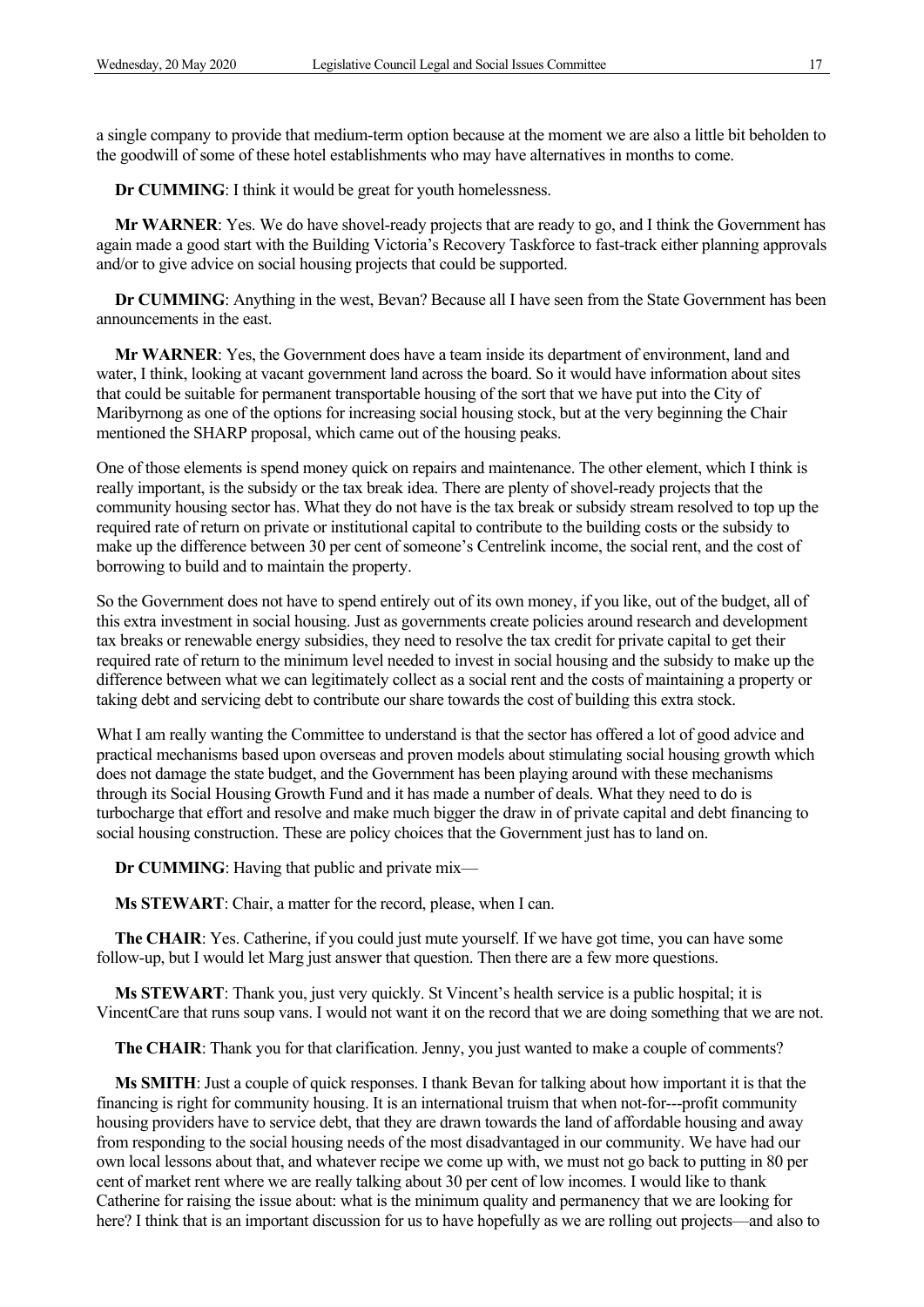reassure you that I know CHIA Vic here in Victoria has got a long list of shovel-ready projects ready to go, as have some of its members, my colleagues here in this room.

**The CHAIR**: Thank you, Catherine. We still have got a little bit of time to ask more questions, so I will enable Committee members to have some follow-up questions. I just wanted to touch on some of the changing demographics that you have all talked about with some of the first-time contacts that you are starting to have. Bevan, you were touching on things like group housing. Now, we know that the unemployment coming out of COVID is going to affect younger people probably more sharply than other people. Are you expecting a change in our homelessness demographics coming out of COVID? Any of you can start.

**Mr WARNER**: So I think it is difficult to really tell, but clearly there are two big things happening. One is, private rentals in a sense are getting easier to access, and people on a secure Centrelink income are now looking more attractive to a landlord than someone who might experience fluctuating fortunes in the private employment market. Anecdotally, some Airbnb negatively geared investors are thinking, 'Do we really want to hold our property available for the tourism market or do we put it back into additional supply for the private rental market?'. So on the private rental side there are more opportunities, but those opportunities are really limited to particularly women with children or families who are receiving some form of Centrelink support that is sufficient for them to be able to make that sort of contribution to private rent, even though it is a reduced private rent from what they might have had to pay six months ago. So it does not cater for everybody, an improvement in the private rental market. We are also seeing people who I think will never get back to that sort of couch-surfing situation. I think the circumstances in which people have been living will change. We are certainly seeing clients for the first time that we have never seen before, and the age profile of our clients is really still centred in the middle, in the sort of 35 to 50 age group, with a big group of youth homelessness and a big group in the middle and quite a long tail into quite elderly people.

**The CHAIR**: Great. Thank you. I suppose what might come out of this as well for younger people is the job opportunities that may come from this in rolling out services, hopefully with the certainty of some medium- to long-term rentals as we build that social housing. I will turn to the Deputy Chair, Tien Kieu. I know you have some follow-up questions.

**Dr KIEU**: Before, Shane was wanting to say something. Shane?

**Mr AUSTIN**: Thank you. I just wanted to respond around what the future looks like in terms of the client demographic. It is difficult to tell, but there has been a trend if we look at emergency relief. Thank you, Catherine, for your recognition of the emergency relief. It often happens outside the context of a Salvation Army corps. We have seen a trend of an increase in newly presenting people wanting support, particularly around assistance with food parcels or food vouchers, and as a percentage of the clients that would normally come to that service. So if you use this as an indicator of people who have been impacted that we would not have seen before, it peaked around the week of 29 March, which was around 20 per cent of the people presenting were first-time folks. If we were to look at that in terms of people being in financial distress or in terms of requiring support in terms of food security, we may see what happens in terms of the knock-on effect down the track. But that may or may not be indicative.

I just wanted to highlight that, particularly in response to Catherine's earlier question in terms of the west. You would know that we do a lot of work in Sunshine. It is a significant entry point in terms of people coming in for emergency accommodation, housing establishment and private rental. We have had an increase and are having to manage that case load. We have had some very good outcomes in the private rental, as Bevan and others have identified, which has been quite interesting in this time. We have had some improvement in terms of our private rental outcome. Thank you for letting me speak.

#### **The CHAIR**: Thank you, Shane. Back to you, Tien.

**Dr KIEU**: May I move to a different angle, about data, which given my background I have a lot of interest in. We need to have really accurate as much as possible data so that we can coordinate and we can provide services, particularly given that we have many different organisations and also different departments getting involved like housing and the department of mental health and various different groups there. Is there any sharing of data among yourselves or among the wider community of service providers for housing the homeless? I know there are a lot of problems there with the methodology—how to collect data, how to share it,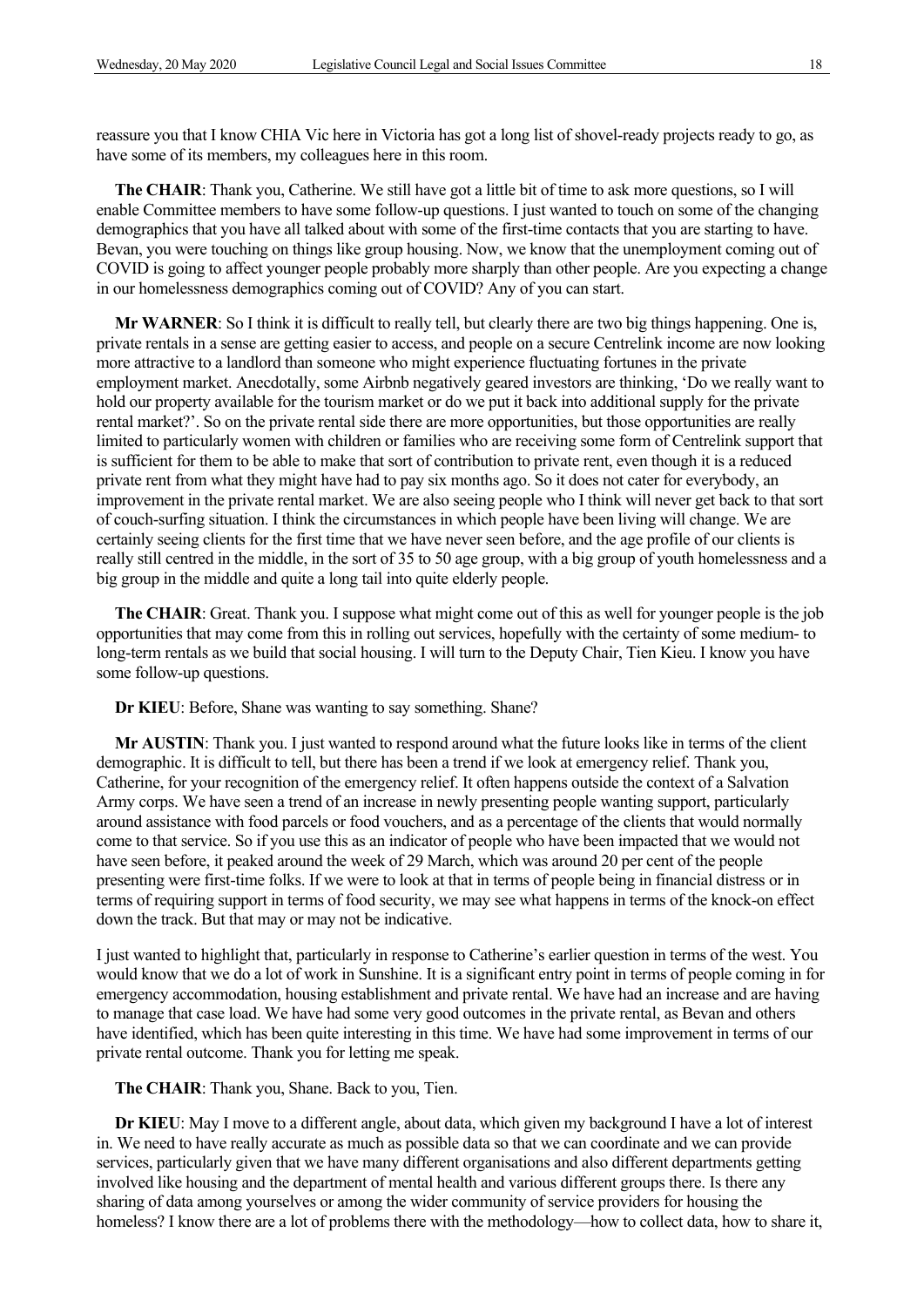privacy and how not to overcount. because you may help 100 people and the other person helps 100 people but 20 of them overlap and you do not want to count 200, for example. In order to be more responsive and to be more effective data is very important so we can make the data-based decision, so we need to share those resources maybe among yourselves or maybe with the department. Is there any thought or any progress on that front?

**Ms STEWART**: Chair, I can speak slightly to that too from the position of a project that we undertook with Launch last year on sharing data around their frequent service users and those that we notice are frequent flyers through our ED to see if there was any matching. It was enormously difficult to set up the protocols, Deputy Chair, to get the data that we needed in the categories that we needed, de-identify them in the way that we needed and respecting the legislative parameters in which we operate. So any opportunity that could be given to connect that at a bureaucratic level, feed it into similar systems et cetera would be of great value and a great investment to enable us to be able to work with our partners. We all keep strong data, we all keep robust data, but for those data sets to speak to one another—if there was some way that that could be enabled with the benefit to the client outcome but ease of communication between us as partners, we would value the opportunity to be involved in that.

**Ms SMITH**: Chair, I think the difficulty we have is anything like that sort of data sharing at the moment in the sector, not so much perhaps in government, requires double, triple handling and collection by staff who understandably like to privilege spending time helping people rather than doing their data. So I think as a sector we are totally up for improvement and streamlining, and we get data, we get the power of data, but we need some help to do that in a way that actually reduces the data load or at worst does not increase it. I think everyone around this meeting at the moment would have been on the receiving end of the next person's good idea about what we should collect that just adds to the burden and inevitably reduces the quality of the data that is actually collected by people with big case loads trying to do the best they can on the ground.

**The CHAIR**: Thanks, Jenny. I think that is a very good point made, and given the limited resources that you have, you want to be on the front line rather than tallying things up. But I think it is probably something that this Inquiry should consider because it will be so crucial going forward, how governments can assist in doing that. Wendy Lovell, I know you have got some follow-up questions.

**Ms LOVELL**: Thanks very much, Fiona. We already know that in March there were 44 703 applications on the waiting list of which nearly 24 000 were priority housing, so the 168 houses that are being built are not going to go a long way to housing those people. I am interested to hear—and both probably Shane and Bevan would be actively involved with this—with having all of this access to the rough sleepers that we do not normally have, how many additional applications are being lodged for public housing? And also a lot of these people would have been engaged in the social housing processes before and would maybe have debts for damages done to property or back rent, which is a barrier to being rehoused, so what is being done to assist them with reducing those barriers to them being rehoused? Does Shane want to start off, or Bevan?

**Mr WARNER**: I am happy to. Look, I will probably take that on notice and provide a written response. I do know that in the pace we were working to get people into emergency accommodation we had shortened our assessment process of people and now we have been going back and completing more intensive vulnerability assessments of people. So that would have included taking public housing applications for people if they were not already on the waiting list for instance, but I do not know in what order that occurred or in what proportion that might be occurring.

In relation to resolving people's chequered history, again that would be something that would be part of our good practice but probably not something we have had time to do in this crisis phase response. I would have to get some advice about what the practical mechanisms are because in having things dealt with or written off there is a whole range of policy procedures there, back into if it is with us or with private landlords or the director of housing. If it involves criminal justice sanctions, then we deal with that with partner community legal centres. So I will provide a more considered response on the record after I have got a bit of advice if that is okay.

**The CHAIR**: Shane, did you want to add, or Jenny, did you want to add?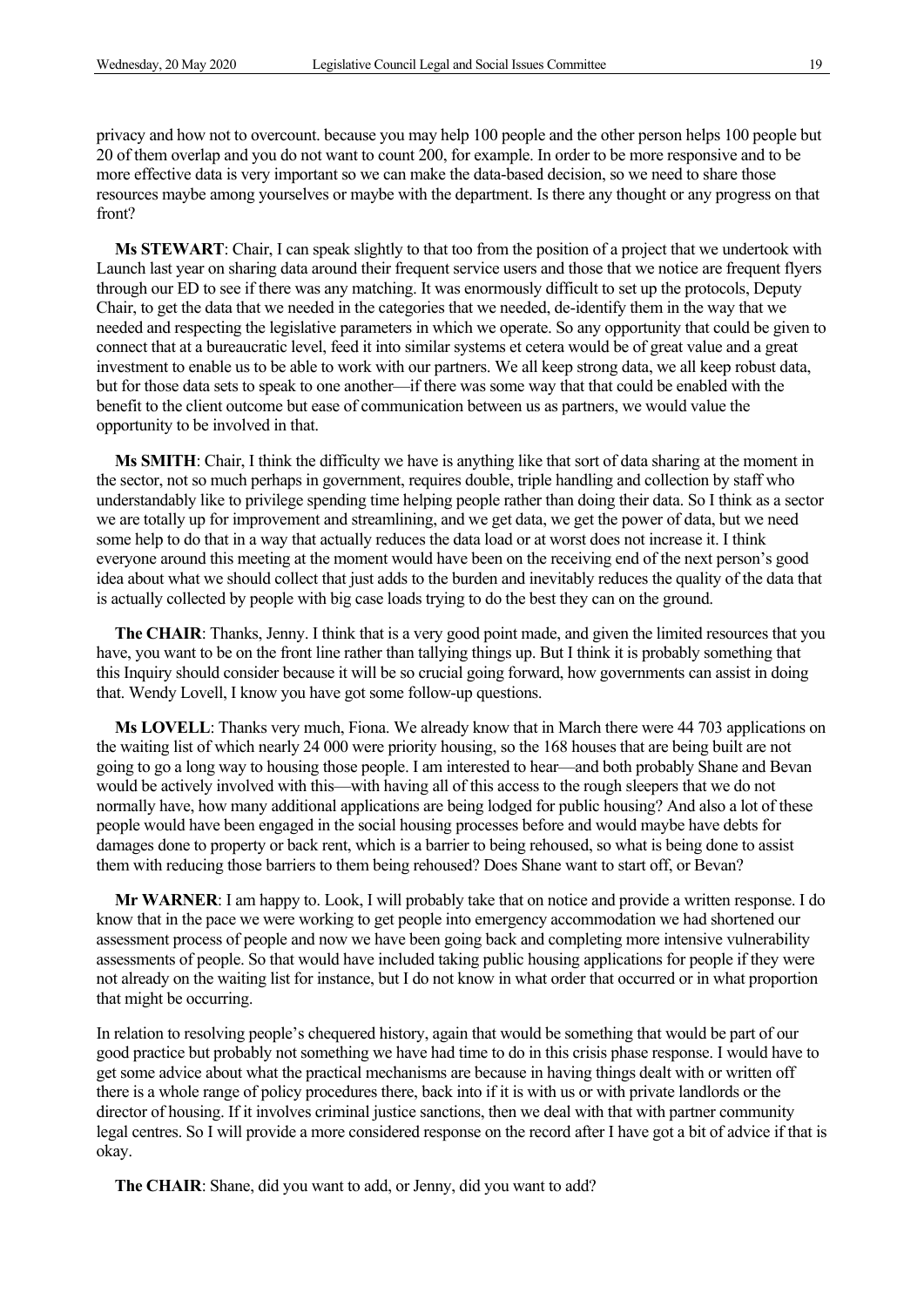**Mr AUSTIN**: I will just say—a not dissimilar response to Bevan—Wendy, I will take that on notice in terms of the numbers. We attached a caseworker to people as we accommodated them, but in terms of the data and response to how many people additionally will be going on to the list or whether they were already on the list, people that we had already engaged with previously, being priority in terms of the current housing register, would already have been on the list as priority access, but I am happy to take that on notice and also I will provide a written response.

**Mr WARNER**: I agree with the central premise of the question that 168 new homes is a long way short of solving the problem, and it is less an 3 per cent of the 6000 that the sector has identified we need every year for the next 10 years. So there is still a lot of work to do, but also I am confident that people have seized the opportunity and are trying to figure this stuff out. But really we do not have that housing stock solution in sight yet.

**Ms SMITH**: If I could just add, I know from the work that the sector and the department are doing in concert on local area coordination that our sector is now turning its mind to that. I think there will now be a more systematic look at who is and is not on the social housing waiting list, so I guess we can anticipate what the numbers might be. And Wendy, also, I believe either there is mooted or there has just been a change which provides a pathway for resolution of those sins of the past in terms of people's current eligibility, so I think the department could clarify that.

**The CHAIR**: We will chase that up. Wendy, please, I know you have got a follow-up on that.

**Ms LOVELL**: That is really good to hear that there is something being done about those barriers to being rehoused. Even before it was not too difficult; a \$5-a-week repayment would have got them back into the housing network opportunities. What I would be interested to know—probably this is one for you, Jenny—is: have we seen any good solutions coming out from overseas from areas where there are similar levels or higher levels of homelessness? Have we seen any good responses overseas that perhaps we could look at here in Victoria?

**Ms SMITH**: I have had the privilege, Wendy, in the last couple years to engage with the Housing First Europe Hub, and they are very well connected to the US and Canada—and the UK at the moment is still part of that but perhaps not forever. I have had the opportunity to have a good look, and you really cannot go past the Housing First response, whether that is rapid rehousing, where there is the initial support and then mum and the kids are fine once the housing is stable and the kids are back in school, or for people with complexities, of course, the housing with that support titrated up and down as they need it to sustain the housing.

I go back to Matthew's question before. We are not the only jurisdiction that looks to service coordination when it is very hard to secure a supply of housing. But, in the end, housing can be afforded, and Finland still stands out as the place that has just managed, between government and the sector and the community, to get on with building the provision of community housing so that it has got a place in the market that has stabilised, actually, the rest of the market at a reasonable level and where you can expect to be able to provide housing to disadvantaged people in a reasonable time. Their youth policy at the moment with prevention has young people who have financial problems, not discernible problems in life, with access to youth housing apartments, and funnily enough that has had a huge impact on youth homelessness. It is still not rocket science; it is still Housing First as the orienting approach. And we are not talking apartment blocks; we are talking scattered-site housing where people can live amongst a wide range of other people in the community, not communities of disadvantage. I think, if anything, this hotelling of people should really inform us that it is not usually a good idea to, as Bevan has put it, concentrate people with a lot of challenges in their lives in one building. We can all live well in a community with people with different strengths who can support each other.

**Ms STEWART**: I think that is so powerful, really powerful, and we cannot afford to let the opportunity be lost in terms of understanding that housing first is the way to unlocking the door for good health and wellbeing. If nothing else comes out of this Inquiry, that is the key message—that this is a housing-led economic recovery to the health and wellbeing in this community.

**The CHAIR**: Who would have thought that COVID might have provided us with an even stronger opportunity to lead in that way? Matthew Bach, I know you have got a follow-up question.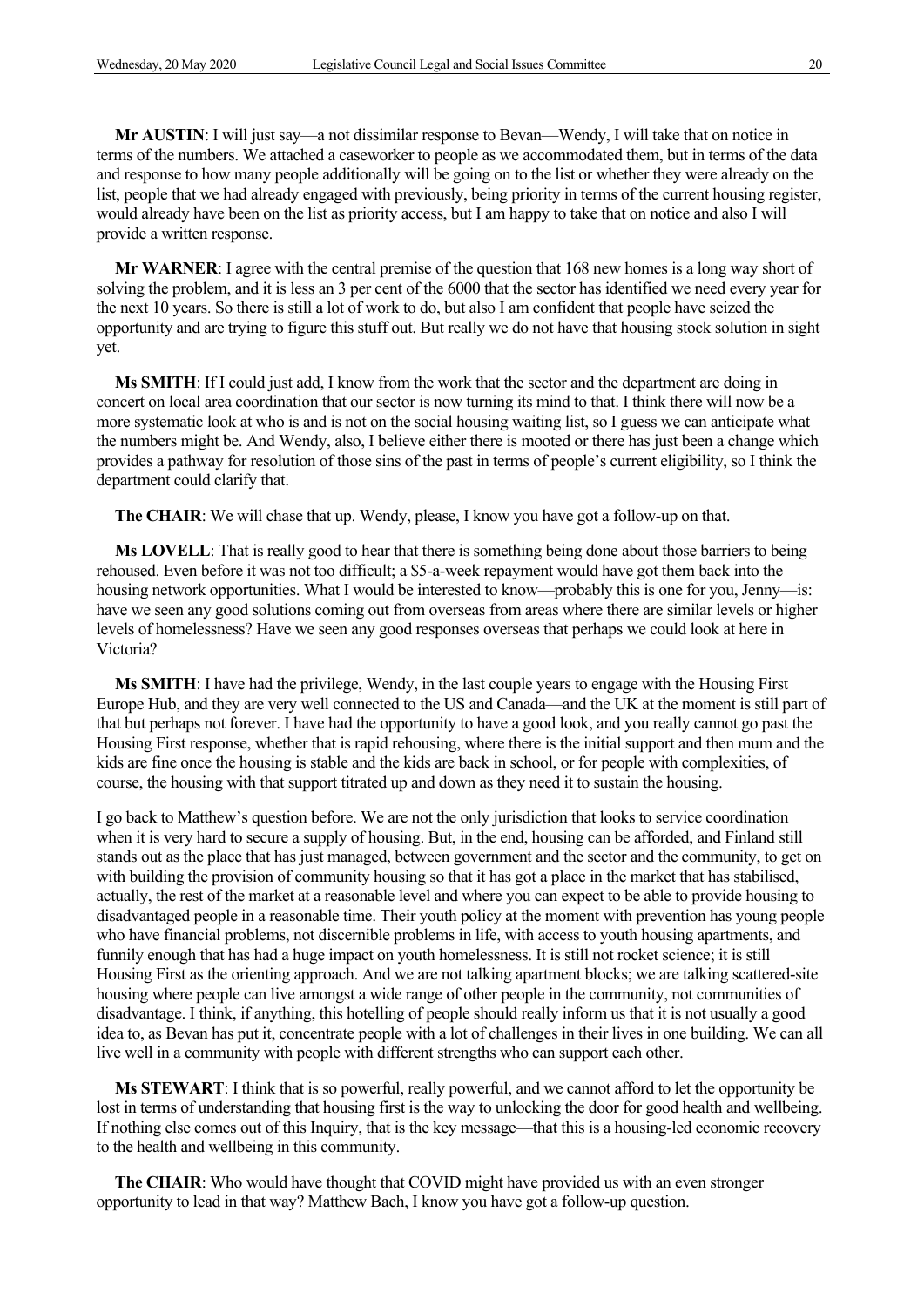**Dr BACH**: I have got a specific question for you, Bevan. Bevan, I note that under your leadership Launch is operating one of the four pop-up facilities that the Minister announced—I think it was on the 10th of last month. Earlier this week we had conversations with departmental officials that were really interesting. They noted for us what we have noted together today, which is that it is a fantastic thing that so far—and we are not out of the woods yet, but so far—we have seen a relatively small number of people who are experiencing homelessness who have contracted COVID-19. Because of that, the officials we were speaking with noted that very few people are actually in those four facilities right now, which again first and foremost is a great thing. But we have got four facilities now. There is great need out there, and we have discussed that at length today. Again these officials were open with us that they are currently thinking through how we might be able to better utilise those facilities if it remains the case that there is not the need that perhaps we foresaw at the start of this crisis. So, Bevan, would you mind telling us exactly how many people—it is a 43-bed facility—are in that facility right now and whether you have put your mind to this question that I know the department is thinking about right now of whether or not we can utilise these facilities in a more flexible way, noting that we may of course need them—let us hope not, but we may of course need them—in the future for their original purpose.

**Mr WARNER**: Thank you for the question. A point of clarification—we are operating the service in partnership with St Vincent's Hospital in a building that we are leasing from the Brotherhood of St Laurence. So there is a partnership there, and St Vincent's are running the critical model of care, and we are running the housing support. But the short answer to your question is that there have been less than 10 people who have used the service—I do not have the precise number. I am not sure whether there was anyone domiciled there—

**Ms STEWART**: Yes, I have got the numbers when you are ready.

**Mr WARNER**: Yes, Marg can raise that. I think in general I am taking a safety-first approach. I think as the community social distancing relaxes we run the risk of a contagion or a significant outbreak in the people that we support. We have got 100 beds across these four pop-up stations. Maybe we will never need 100, but we certainly need those facilities; we do not want to be caught short. And repurposing this particular 43-bed facility to a different sort of model, perhaps, where we are focusing on people in very poor physical health who have a very long history of homelessness or a step-down facility particularly for adult males who are not well catered for in the system—that would be a logical outcome post COVID. Whether you pull that lever now or in two months whilst we are still in uncharted waters in relation to what could happen—well, I am glad I am not making that decision, because it would be a brave decision.

I think the Government has done a great thing in making four separate sites with 100 beds in total. If you said we did not need all of them, then you could repurpose perhaps one or two of those sites when you felt that 50 beds would suffice. But certainly I think in the long term, post COVID, we would want to use that facility for a different sort of cohort, and I think in close proximity with the partnership with St Vincent's there is a whole host of people we could help really effectively. Of course it is borrowed land; it is a borrowed facility from the Brotherhood of St Laurence, and they may have other plans for it down the track, so it is not a permanent addition to the service system. But the question you ask is very relevant. At the moment it is underutilised, and you could say that is a good thing, or you could say that it is a white elephant—it depends on your perspective.

**The CHAIR**: Yes. Please, Marg, I know you were going to follow up on that, and yes, it leads to some great opportunities.

**Ms STEWART**: It does, it does. Matthew, I am happy to talk any time about what the future looks like, because in the dialogue around what it looks like St Vincent's actually has not been included in the discussions with the department around 'If not for a COVID isolation and recovery facility, then what?'. So we would value, given my presentation today, the opportunity to do that. Specifically, there have been nine patients who have utilised the facility at Sumner House—nine admissions with an average length of stay of two days while they wait for the swabs to come back. So far all swabs have been negative. Now those swabs have been taken initially from our fever clinic or one of the other fever clinics as far away as Frankston. The patients have been transported in a fit-for-purpose motor vehicle rather than regular patient transport, and we have managed the infection control for the vehicle, the driver and the patient.

On the 8th of the month our mobile fever clinic commenced. So now it travels the city, going to St Mary's House of Welcome, Access in St Kilda, the Salvation Army Bourke Street hub, the Living Room, Flagstaff,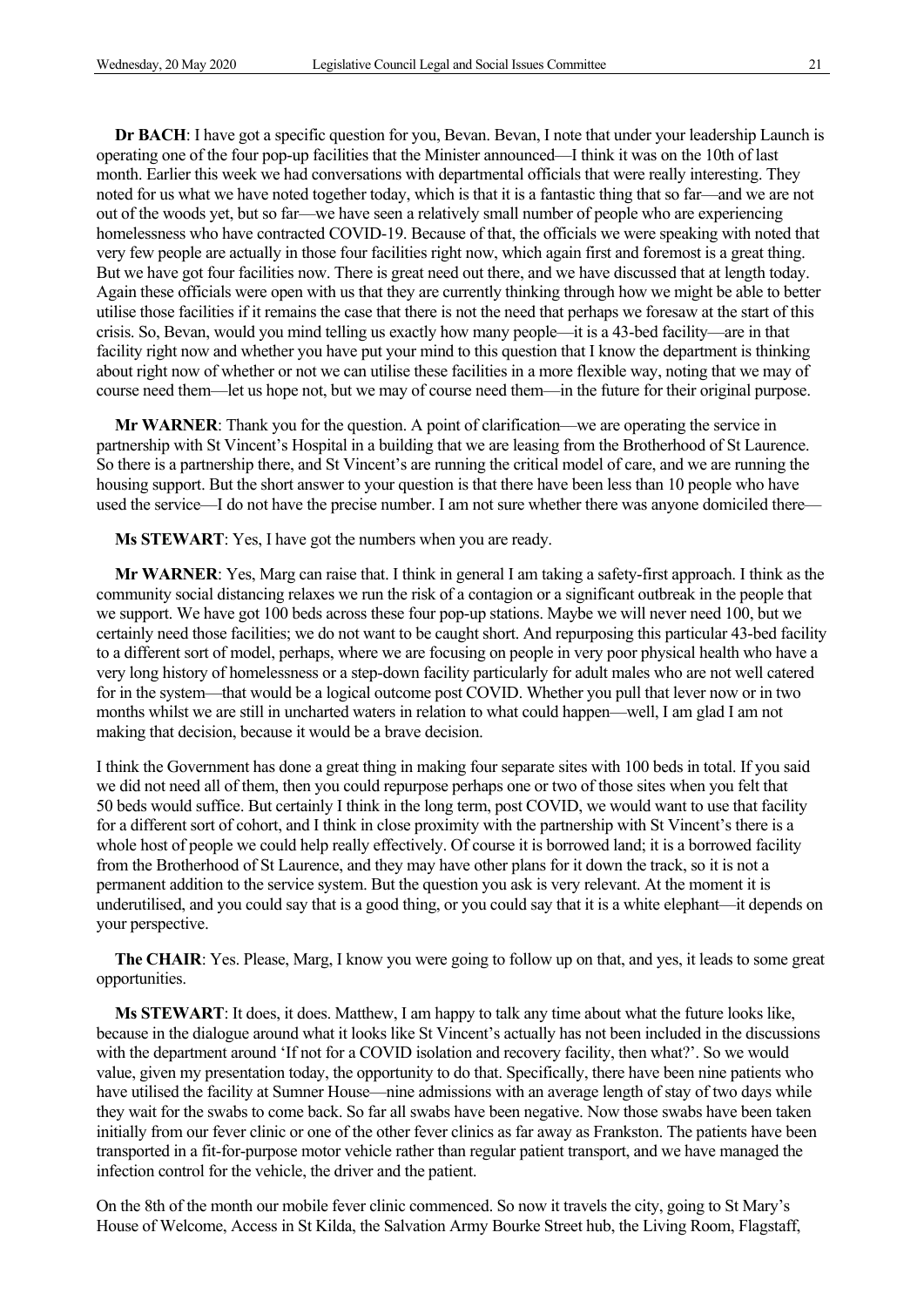Ozanam House. They test and swab for people who are exhibiting symptoms. They provide hep A and flu vaccines as well. We have done 69 tests to close of business on Monday of this week. There has been no positive result to date.

**The CHAIR**: That is great. Thank you. I am conscious of time at the moment. I know Kaushaliya has a follow-up question.

**Ms VAGHELA**: What I am understanding from all the presenters today is that they are really pleased with the recent announcements that have been made for the social housing project and other announcements for homeless people. My question is general. I think Jenny mentioned, if I heard it correctly, that it was about a 30 per cent infection rate in the USA amongst homeless people. I do not know whether I have heard that correctly or not, but the presentation was very high. When this pandemic started globally and over here I want to know what your thought process was at that time. You were seeing 30 per cent or a really high per cent over there and globally. What was going through your mind as to if that happens over here, how are we going to cope? So I just wanted to know what you guys were thinking.

Of course the Government was very quick in taking action and the homeless people were housed very quickly. So the second question that follows is that we did not have big clusters or an outbreak amongst homeless people, but how has the COVID-19 pandemic affected your clients and what are the impacts you are seeing? And how are the homeless people going to cope post the COVID-19 pandemic?

**Ms SMITH**: Thanks, Kaushaliya. I think probably by and large the homelessness service sector was with the general public in terms of our unfolding understanding about what COVID-19 would mean. Certainly personally early on I did not think it would mean anything like what we are coping with today, because I think we were talking about something that was a bit like the flu and that perhaps twice as many people would be severely impacted, but flu-like I think was what we were talking about.

But from the feedback that I have had there is no doubt that the vulnerable people in our community, despite the incredible response from the Victorian Government, are doing it very hard. Wherever they are living, they are finding that very challenging and needing a lot of support. And our staff who are providing that support, while still trying to keep the front door open, I think, are welcoming a higher level of support from their organisations, from their supervisors than they might have otherwise and are really appreciating their organisations going the extra yard to provide the support with all of this adaptation to working in this sort of way that we have spent our morning discussing. As we have underlined a few times, we are very uncertain about where to from here.

The 30 per cent you mentioned was the Boston example, and I think we only have that data because that is the city where the interaction between health and the homelessness response has been studied, so we have those figures. But we have avoided that here to date, I think through the leadership that we have had right across the community, but certainly stemming from the Government. But what is the next step? I think we have been strong in our representations about what we think should be the next steps, this morning, and I think that is echoed across the state and across the country. What we need now is more leadership from you, our parliamentarians.

**The CHAIR**: Thank you, Jenny. We actually have run out of time for questions, but I would like—and I think, Jenny, that was a wonderful closing comment—to offer closing comments to Shane, Marg and Bevan, if you would like to say something. Could I start with you, Shane?

**Mr AUSTIN**: Thank you. I first of all really appreciate the additional opportunity to speak with the Committee. This panel format actually has been really great, I think, because we can hear our colleagues at the same time and work that off. For us—I have to differentiate personal from work—what this pandemic has caused is this crossover between what is impacting us in our personal life and what is impacting us professionally. One thing that I would like to close on is that we are not done yet—we are not done yet in so many ways. So the pandemic lock-up: so vigilance is really on top of my mind; it is staff and clients around being vigilant. Secondly, in terms of a response, we know what we would like to see in terms of housing and support, but we are still not quite there yet. So I think that we need to continue with the work both in terms of perseverance but urgency moving into the next stage. Otherwise it will be a lost opportunity. Thank you so much, Chair, and to the Committee.